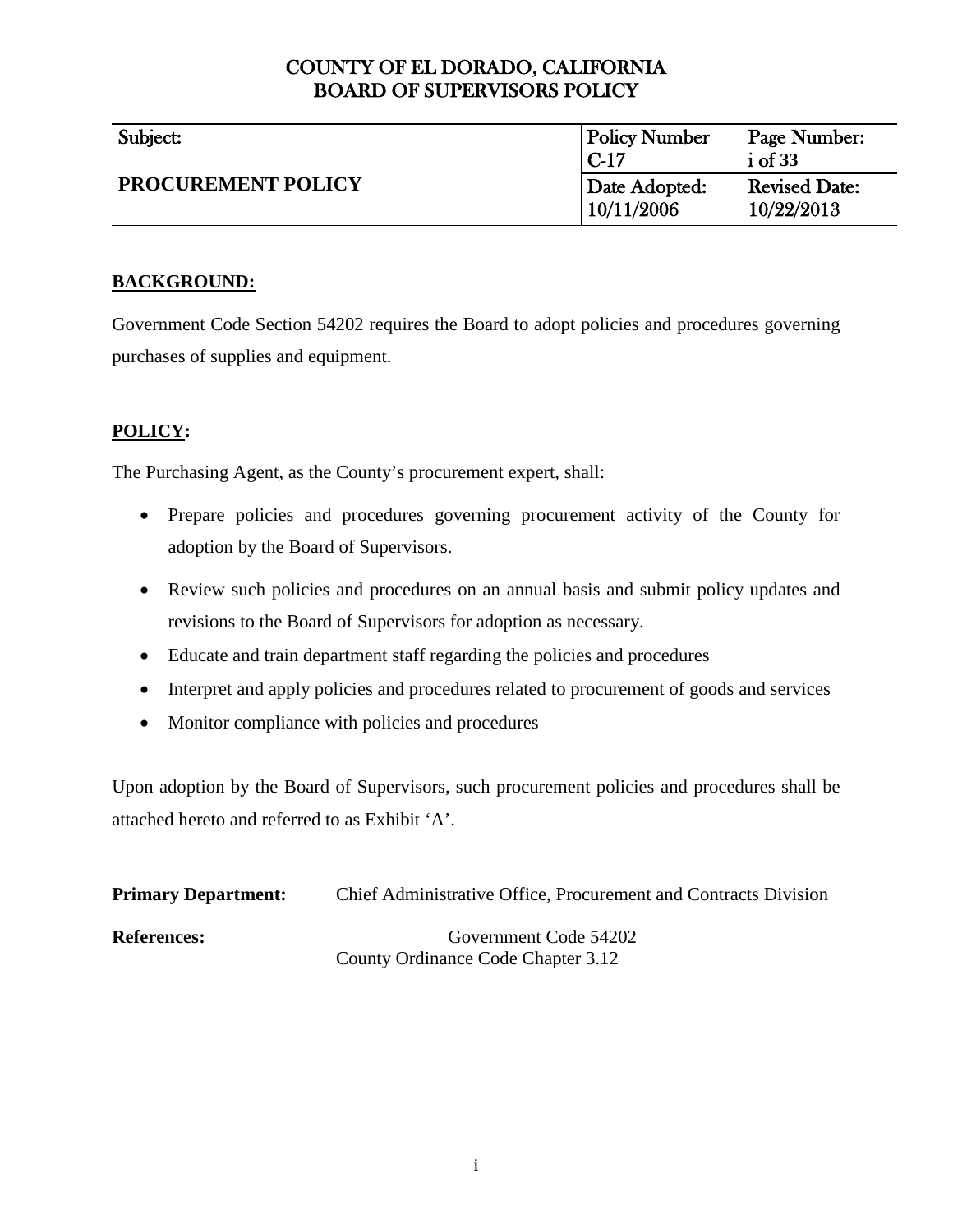# **TABLE OF CONTENTS**

# COUNTY OF EL DORADO, CALIFORNIA **BOARD OF SUPERVISORS POLICY C-17**

# Exhibit 'A'

# TABLE OF CONTENTS

| 1.0 |     |                                                                            |  |
|-----|-----|----------------------------------------------------------------------------|--|
| 2.0 |     |                                                                            |  |
| 3.0 |     |                                                                            |  |
| 4.0 |     |                                                                            |  |
|     | 4.1 |                                                                            |  |
|     |     |                                                                            |  |
|     | 4.2 |                                                                            |  |
|     | 4.3 | Budgetary Control and Appropriateness of Purchases / Purchases Over Budget |  |
|     | 4.4 |                                                                            |  |
|     | 4.5 |                                                                            |  |
|     | 4.6 |                                                                            |  |
|     | 4.7 |                                                                            |  |
|     | 4.8 |                                                                            |  |
|     | 4.9 |                                                                            |  |
| 5.0 |     | PROCUREMENT OF SUPPLIES, GOODS, MATERIALS, FURNISHINGS AND                 |  |
|     | 5.1 |                                                                            |  |
|     |     |                                                                            |  |
|     |     |                                                                            |  |
|     |     |                                                                            |  |
|     | 5.2 |                                                                            |  |
|     |     |                                                                            |  |
|     |     |                                                                            |  |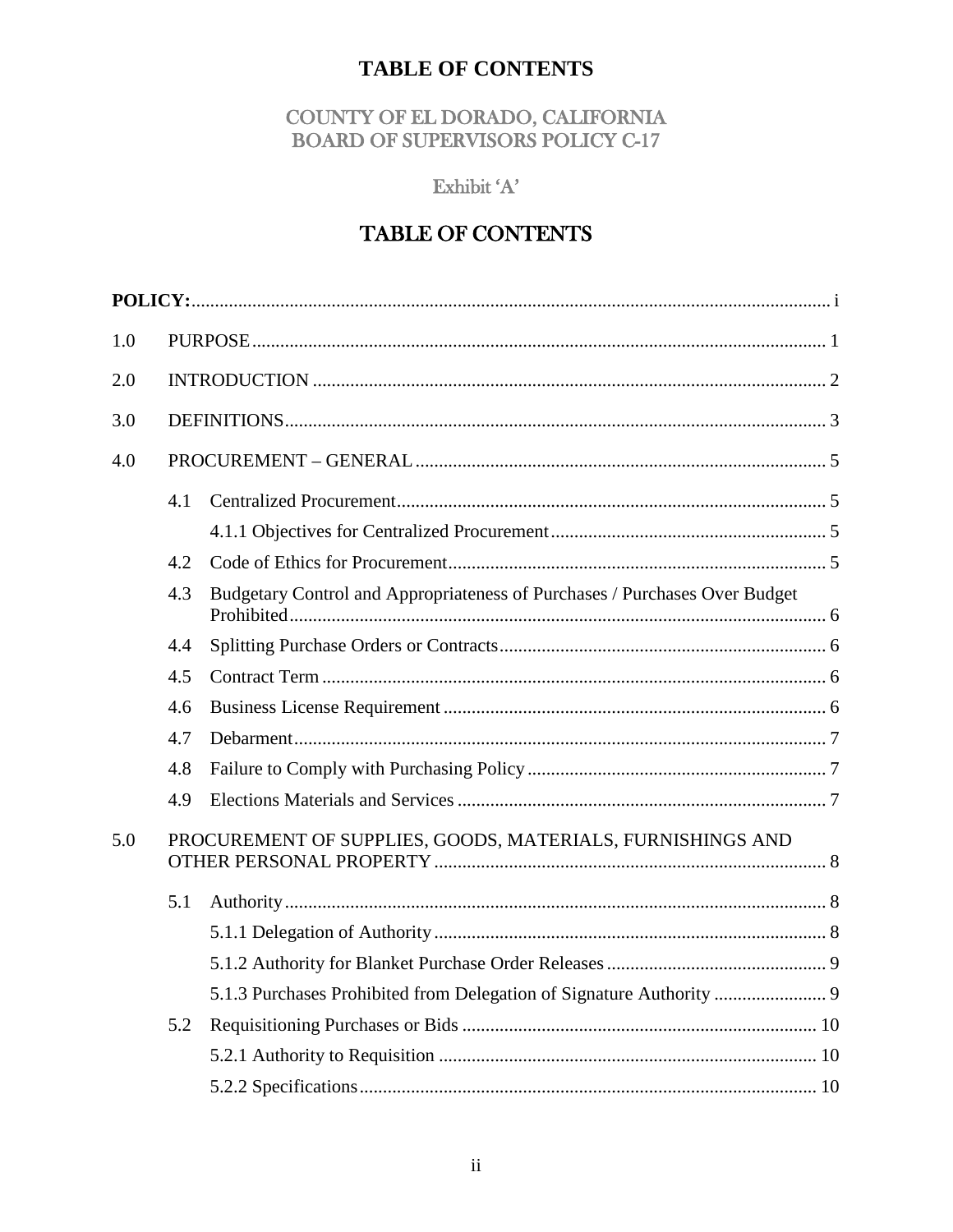# **TABLE OF CONTENTS**

|     | 5.3 |                                                               |  |
|-----|-----|---------------------------------------------------------------|--|
|     | 5.4 |                                                               |  |
|     |     |                                                               |  |
|     |     |                                                               |  |
|     | 5.5 |                                                               |  |
|     |     |                                                               |  |
|     |     |                                                               |  |
|     |     |                                                               |  |
|     |     |                                                               |  |
|     | 5.6 |                                                               |  |
|     |     |                                                               |  |
|     |     |                                                               |  |
|     |     |                                                               |  |
|     |     |                                                               |  |
|     |     |                                                               |  |
|     |     |                                                               |  |
|     |     |                                                               |  |
|     | 5.7 |                                                               |  |
|     |     |                                                               |  |
|     |     |                                                               |  |
|     | 5.8 |                                                               |  |
|     | 5.9 |                                                               |  |
| 6.0 |     | DISPOSAL OF SUPPLIES, GOODS, MATERIALS, FURNISHINGS AND OTHER |  |
|     | 6.1 |                                                               |  |
|     | 6.2 |                                                               |  |
|     | 6.3 |                                                               |  |
|     | 6.4 |                                                               |  |
| 7.0 |     |                                                               |  |
|     | 7.1 |                                                               |  |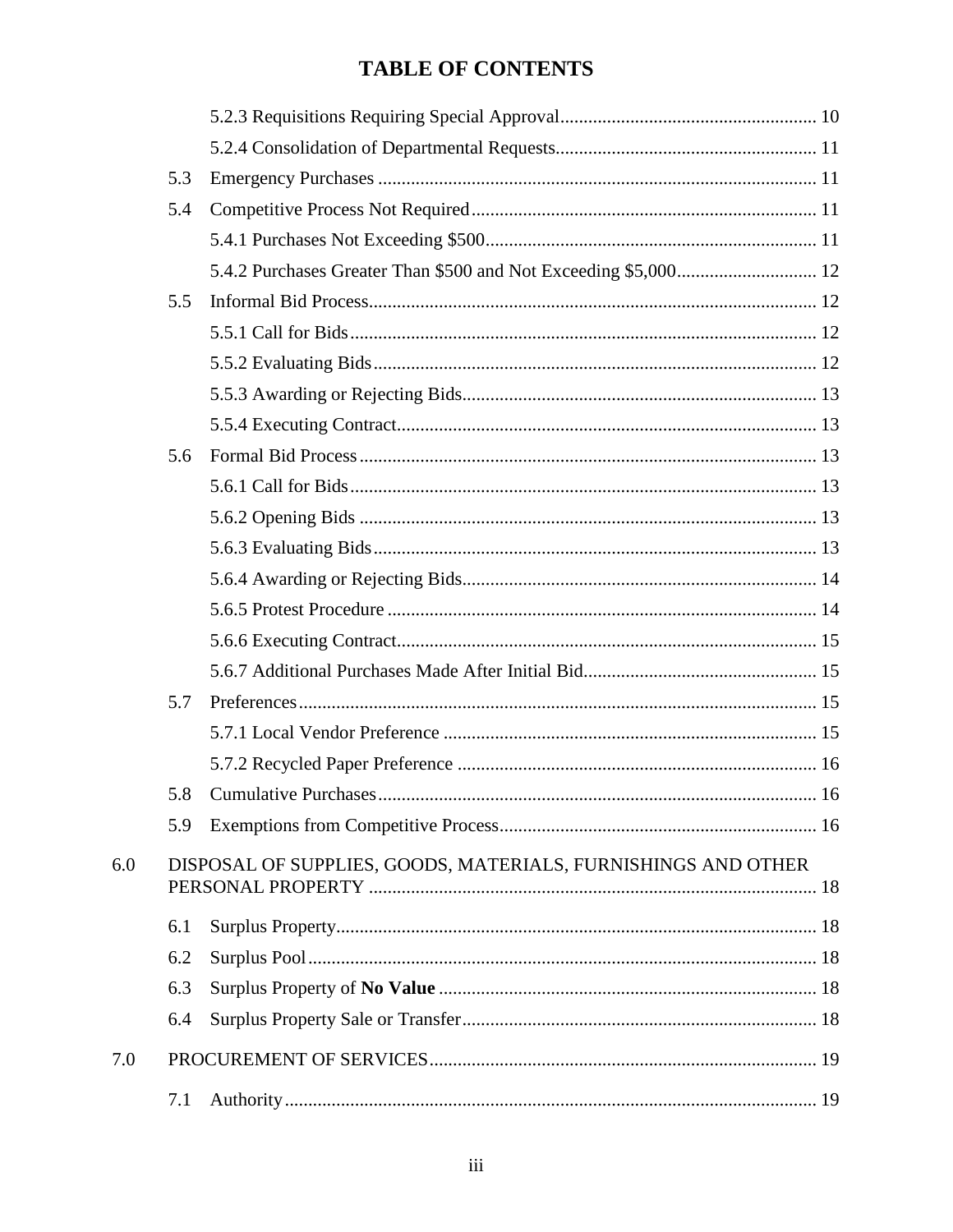# **TABLE OF CONTENTS**

| 7.2 |       |  |
|-----|-------|--|
| 7.3 |       |  |
| 7.4 |       |  |
|     |       |  |
|     |       |  |
| 7.5 |       |  |
| 7.6 |       |  |
| 7.7 |       |  |
|     |       |  |
|     | 7.7.2 |  |
|     | 7.7.3 |  |
| 7.8 |       |  |
|     | 7.8.1 |  |
|     | 7.8.2 |  |
|     | 7.8.3 |  |
|     | 7.8.4 |  |
|     | 7.8.5 |  |
|     | 7.8.6 |  |
| 7.9 |       |  |
|     |       |  |
|     |       |  |
| 8.1 |       |  |
| 8.2 |       |  |
|     |       |  |
| 9.1 |       |  |
| 9.2 |       |  |

 $8.0\,$ 

9.0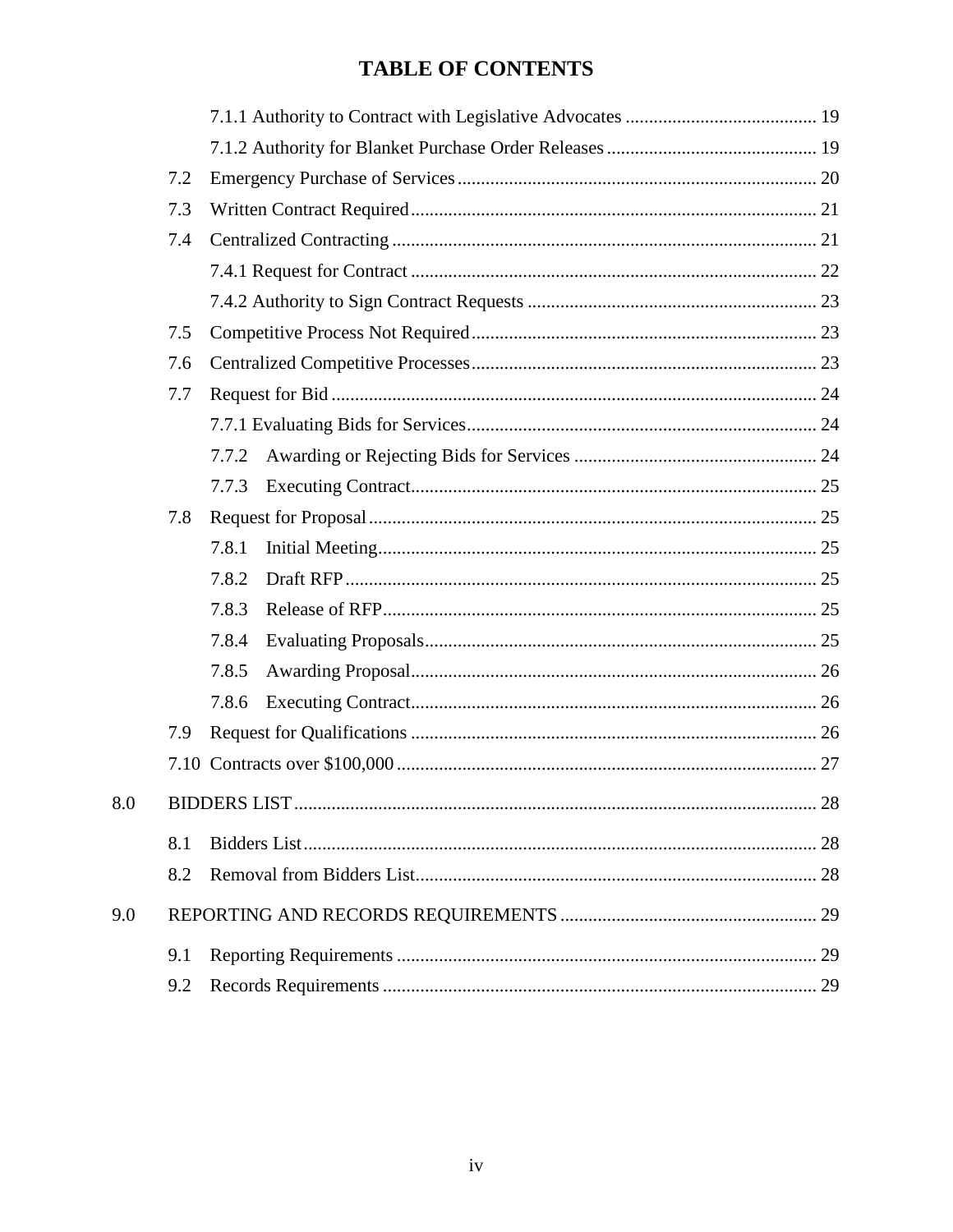# COUNTY OF EL DORADO, CALIFORNIA BOARD OF SUPERVISORS POLICY C-17

Exhibit 'A'

# **PROCUREMENT POLICY AND PROCEDURE MANUAL**

# <span id="page-4-0"></span>**1.0 PURPOSE**

The purpose of this Policy and Procedure Manual is to set forth how procurement activities are to be conducted in El Dorado County. This Manual is intended to comply with County Ordinance Chapter 3.12 and Board Policy C-17 requiring comprehensive procurement policies and procedures.

This Manual has been compiled to assist employees in understanding their responsibilities in the purchasing process by clearly specifying the procedures to be used by County of El Dorado employees in obtaining the materials, goods and services necessary for carrying out their responsibilities to our community and its citizens.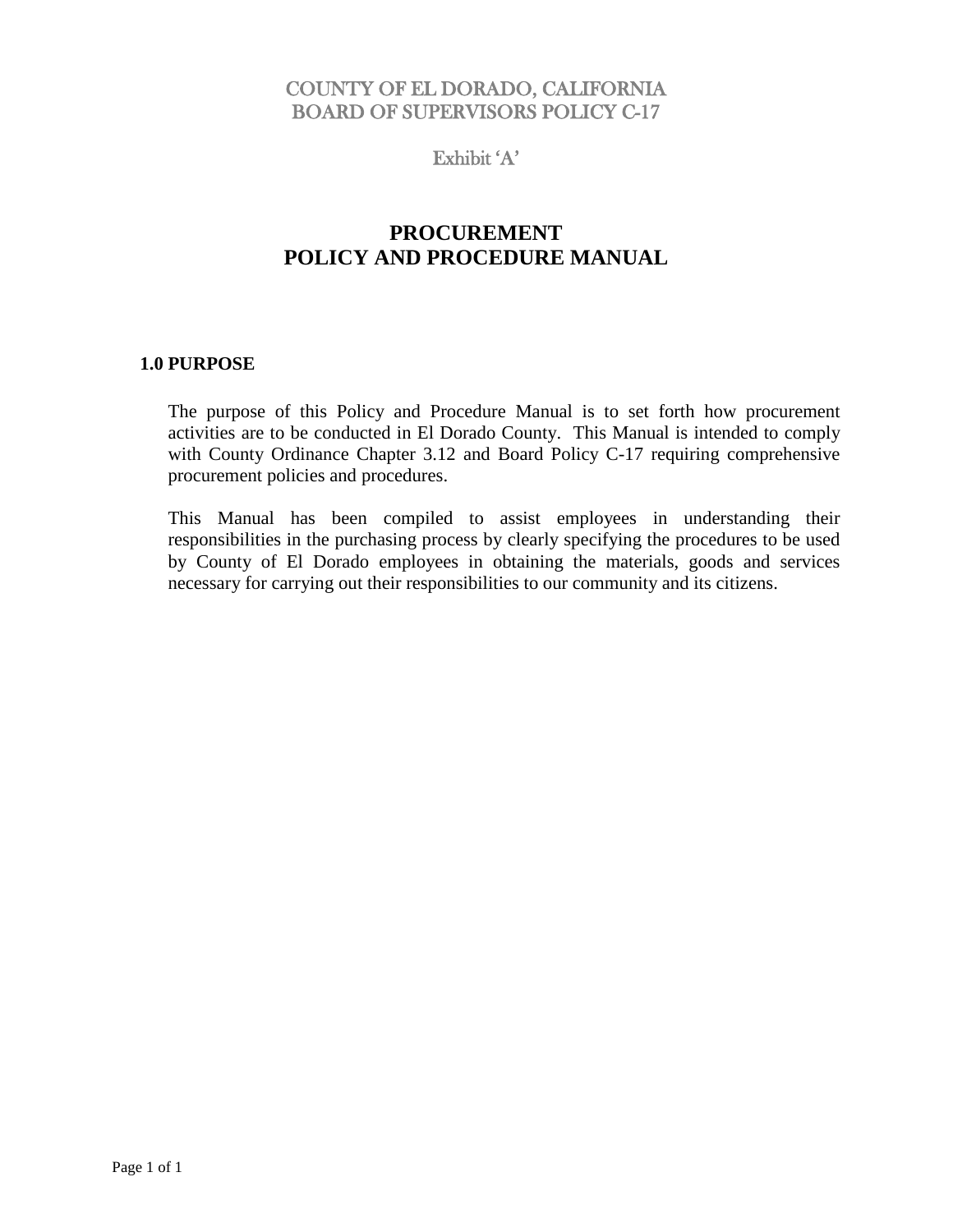# <span id="page-5-0"></span>**2.0 INTRODUCTION**

The Procurement and Contracts Division of the Chief Administrative Office is responsible for the procurement of services, supplies, materials, goods, furnishings, equipment and other personal property for the County and its offices unless otherwise excepted by ordinance or these policies.

The Procurement and Contracts Division is responsible for providing leadership, guidance and assistance to departments in all procurement related matters, including interpreting and applying County policies and procedures related to procurement of goods and services.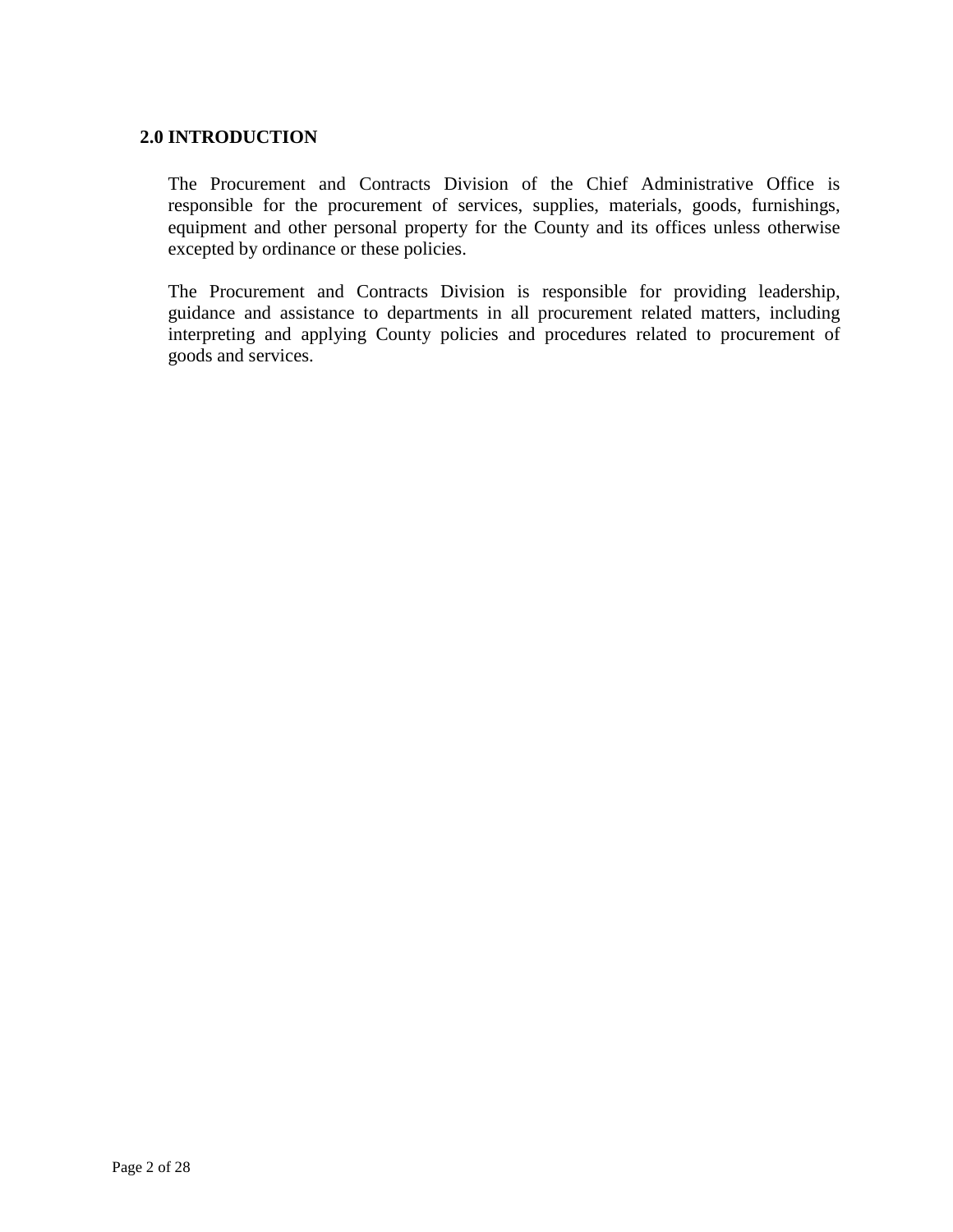# <span id="page-6-0"></span>**3.0 DEFINITIONS**

**"Blanket purchase order"** means the contract form used to authorize purchases of goods or services required on an as-needed basis over an extended period. Blanket purchase orders may be issued for use by an individual department, multiple departments, or all departments.

**"Competitive process"** means a procurement process whereby the County solicits bids or proposals from multiple vendors for the provision of products or services.

"**Confirming purchase order**" means a purchase order issued as confirmation of an order previously placed with a vendor.

**"Cumulative Purchases"** means the total of all purchases of a single commodity or group of like commodities countywide within a fiscal year.

**"Department"** or **"department of the County"** means any of the offices, departments or other organizational units of the County government and any special districts whose affairs and funds are under the supervision and control of the Board of Supervisors acting as its ex officio government body.

**"Department head"** means the officer in charge of the department. Where the department is a special district or has no one person in charge, the Board of Supervisors shall act by minute order as the department head for the purposes of this chapter, unless and until it appoints a person to act as department head for a specified purpose or for a specified time to carry out the provisions of this chapter.

**"Emergency purchase"** means a purchase which is immediately necessary for the preservation of life or property or for the continued operation of the office or department involved where undue delay would cause substantial loss to the County.

**"Fixed asset"** means any item of equipment belonging to one of the general classes of property considered a fixed asset in accordance with generally accepted accounting principles, or as defined by the County auditor-controller.

**"Formal bid"** means the competitive process in which the request for bid for product or services is circulated to all vendors on an established bidders list for that commodity maintained by the Purchasing Agent, posted publicly, and received sealed and in writing by a stated deadline.

**"Informal bid"** means the competitive process in which the request for bid for product or services is solicited from a minimum of three vendors on an established bidders list for that commodity maintained by the Purchasing Agent and is received by a stated deadline in writing, by fax, or by email.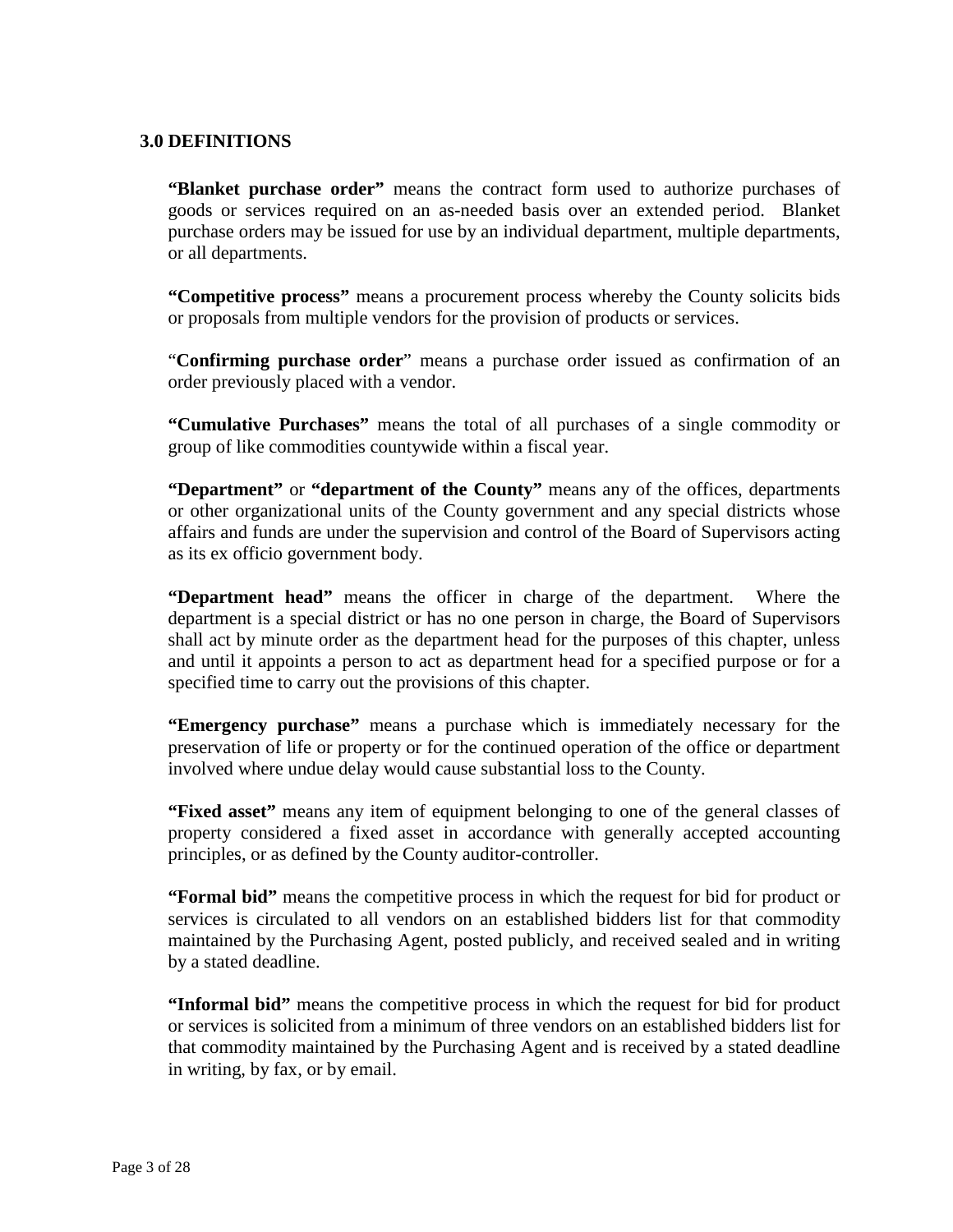**"Local vendor"** means a vendor that meets all of the following criteria:

- (a) The vendor shall have established a place of business within El Dorado County prior to publication of the call for bids.
- (b) Where sales tax will be paid for the purchase, the vendor must possess a valid seller's permit from the State Board of Equalization evidencing the business' local address within El Dorado County and that payment of the local share of the sales tax goes to either a city within El Dorado County or to El Dorado County. If the vendor has more than one office in the State of California, the office located in El Dorado County shall be the point of sale credit for the purpose of sales tax calculation.
- (c) The vendor, with business and/or real property tax due to the County of El Dorado, paid such tax to El Dorado County for the most recent tax year. This provision shall not apply to businesses that were not established at that time or where no taxes were due.

"**Purchase order**" means the contract form used for a one-time purchase of goods or certain designated services.

**"Request for proposal"** means the competitive selection process in which vendors are requested to submit proposals when factors in addition to price may be considered, such as varying product specifications or methodology of service.

**"Services"** means work or services, inclusive of the services, advice, education and training enumerated in Government Code section 31000, and exclusive of public works as defined in the Public Contract Code. For the purposes of this chapter, services shall not mean monthly usage agreements for refuse, wireless and other telephone services, or utility usage agreements.

**"Supplies, materials, goods, furnishings, equipment and other personal property"** means any and all items furnished to or used by any department, but excluding services, and excluding services or materials furnished "in kind" in lieu of a cash expenditure.

**"Surplus property"** means any item of personal property that is no longer needed by the office, department or institution in possession thereof.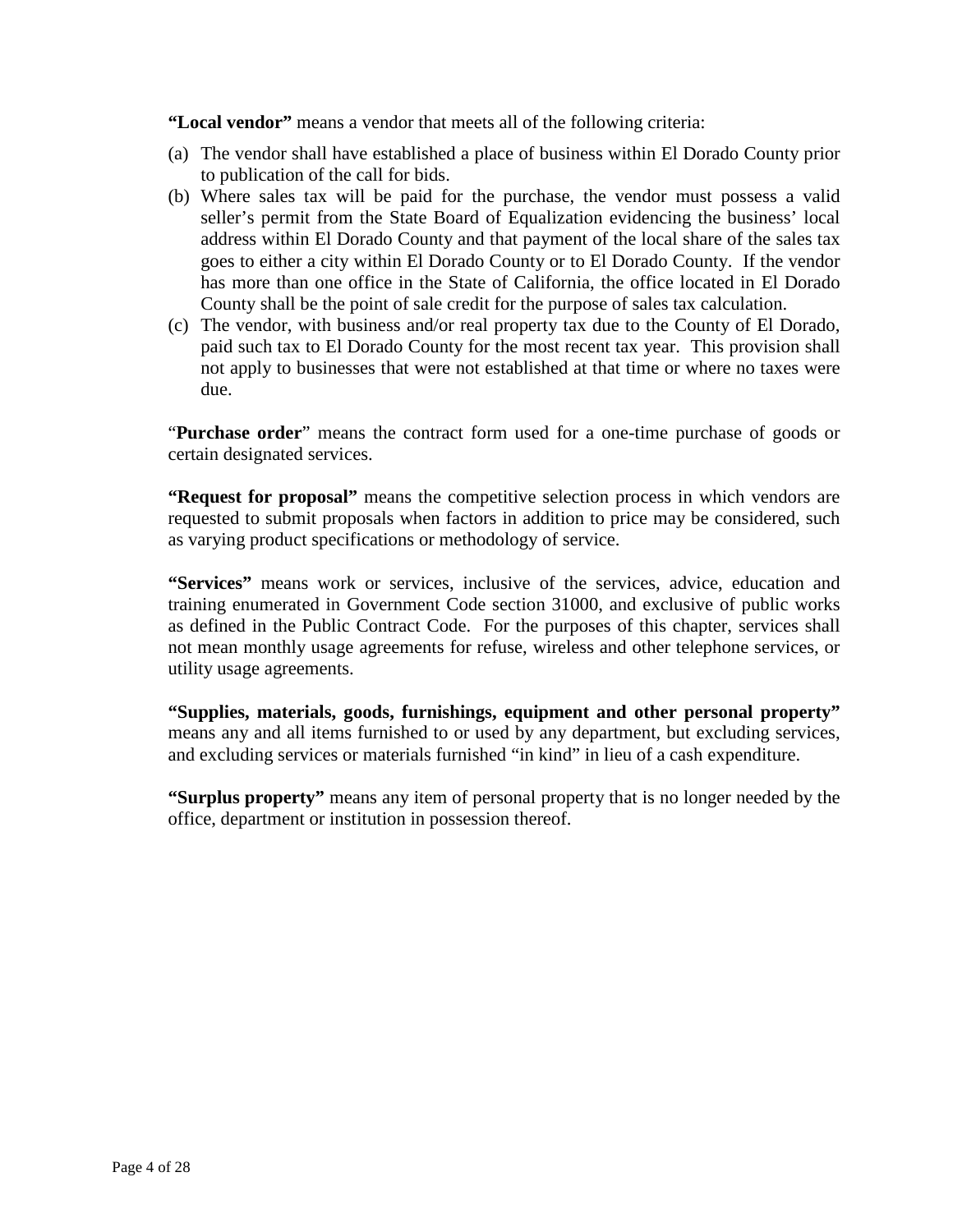# <span id="page-8-0"></span>**4.0 PROCUREMENT – GENERAL**

# <span id="page-8-1"></span>4.1 Centralized Procurement

It is the intent of El Dorado County to reduce the total costs associated with the acquisition and management of materials, supplies, equipment, and services by purchasing competitively and wisely and by hiring and training people skilled in and devoted to the business of purchasing. Vendors and the general public may look to a professional, centralized purchasing staff for information and for assurance that the County's purchases are being handled properly and economically.

# <span id="page-8-2"></span>4.1.1 Objectives for Centralized Procurement

- (a) To provide increased economy in County procurement activities and to maximize to the fullest extent practicable the purchasing value of public funds.
- (b) To provide safeguards to ensure for the maintenance of a procurement system of quality and integrity.
- (c) To ensure the fair and equitable treatment of all persons who deal with the procurement system of the County.
- (d) To buy the right material of the right quality in proper quantity at the right time from the proper source.
- (e) To reduce the overhead cost of buying and reduce the volume and streamline the flow of paperwork.
- (f) To seek values that offer the best combination of price, quality and service.
- (g) To seek savings by evaluating Countywide needs for goods or services, and where possible, consolidating intradepartmental and interdepartmental requirements in order to obtain the best possible pricing and meet the needs of County departments.
- (h) To promote standardization of products and services throughout the County in order to obtain the best possible pricing and to meet the needs of County departments.
- (i) To decentralize the sources of supply for departments by providing for direct delivery whenever practical.

# <span id="page-8-3"></span>4.2 Code of Ethics for Procurement

Employees participating in a procurement process shall uphold and adhere to all applicable federal, state, and local laws, ordinances and regulations, and dedicate themselves to the highest ideals of honesty and integrity in that process. Employees shall discourage any inappropriate contact or encroachment on one's official duties by others who seek to influence a decision, and shall expose corruption whenever discovered.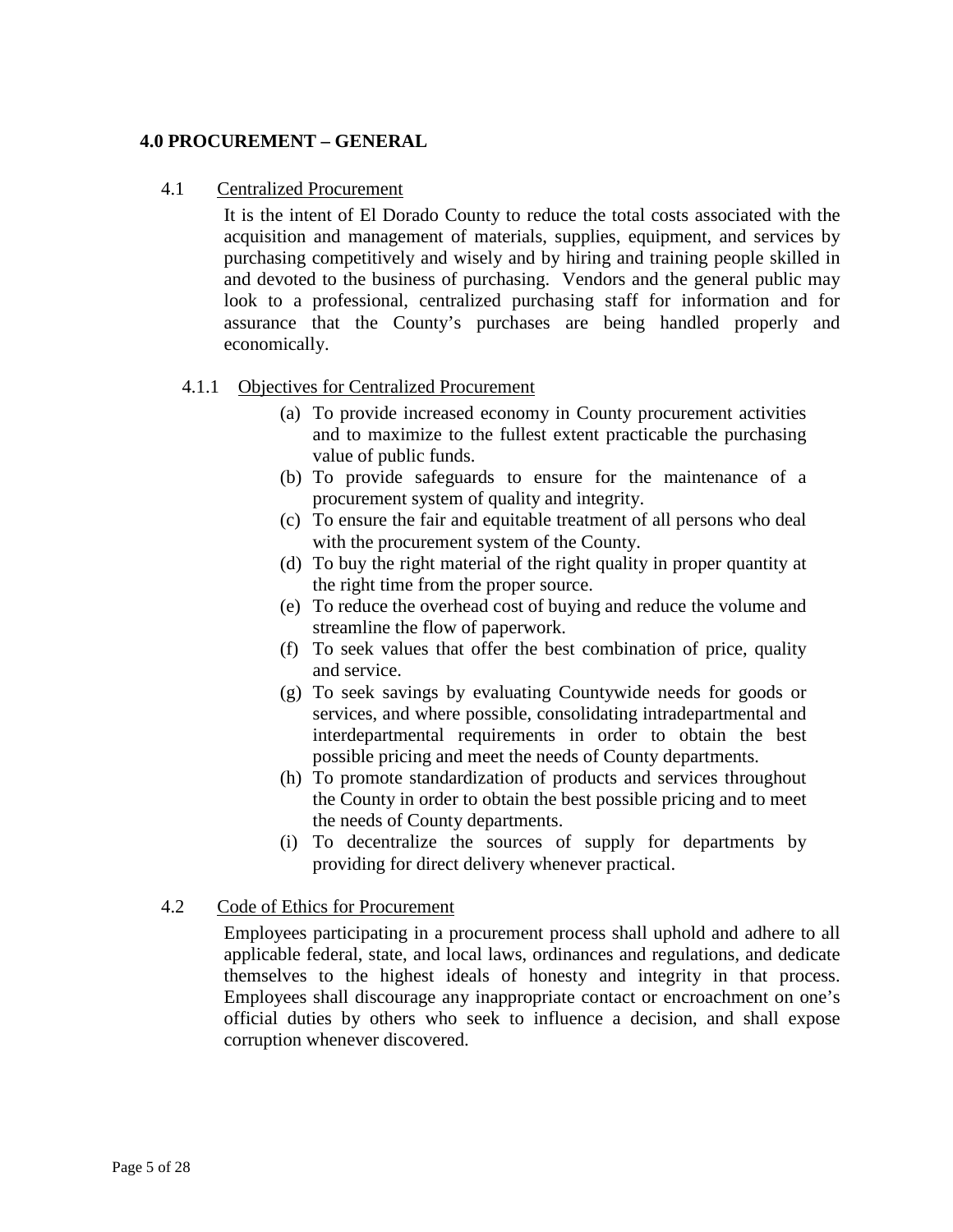No employee participating in a procurement process shall:

- (a) Accept any fee, compensation, gift, or payment of expenses which results in private gain in return for preferential treatment.
- (b) Grant any special consideration, treatment, or advantage to any person beyond that which is available to every other person in similar circumstance.

# <span id="page-9-0"></span>4.3 Budgetary Control and Appropriateness of Purchases / Purchases Over Budget Prohibited

Except as otherwise provided by state law, no purchase of supplies, materials, goods, furnishings, equipment, other personal property, or services shall be made by any department in excess of the department's appropriations for that class of expenditure in the county budget. By submitting a requisition or request for contract, a department head certifies that he or she is the official authorized to obligate those funds for the purpose stated in the requisition and that the purchase is appropriate for and consistent with the stated goals, objectives, and work programs of the department. Delegation of authority to submit requisitions does not relieve the department head from these responsibilities.

# <span id="page-9-1"></span>4.4 Splitting Purchase Orders or Contracts

The County is committed to a program of purchasing competitively and wisely. Departments are prohibited from artificially dividing purchase requisitions or contract requests to circumvent any provision of this policy.

# <span id="page-9-2"></span>4.5 Contract Term

The Purchasing Agent shall determine the appropriate term for contracts for goods or services based on the anticipated needs of the County and on the characteristics of the market. Board of Supervisors' approval shall be required for any contract term exceeding three (3) years inclusive of all any amendments and regardless of dollar amount.

Departments must obtain authorization from the Board of Supervisors, initially, and on an annual basis, to utilize any contract that does not have a stated contract term.

# <span id="page-9-3"></span>4.6 Business License Requirement

The Purchasing Agent, or any person with delegated authority to issue purchase orders, must confirm the contractor's compliance with County business license requirements as specified in County Ordinance Chapter 5.04 General Provisions of Title 5 Business Taxes, Licenses, and Regulations prior to executing any contract for services or purchase order.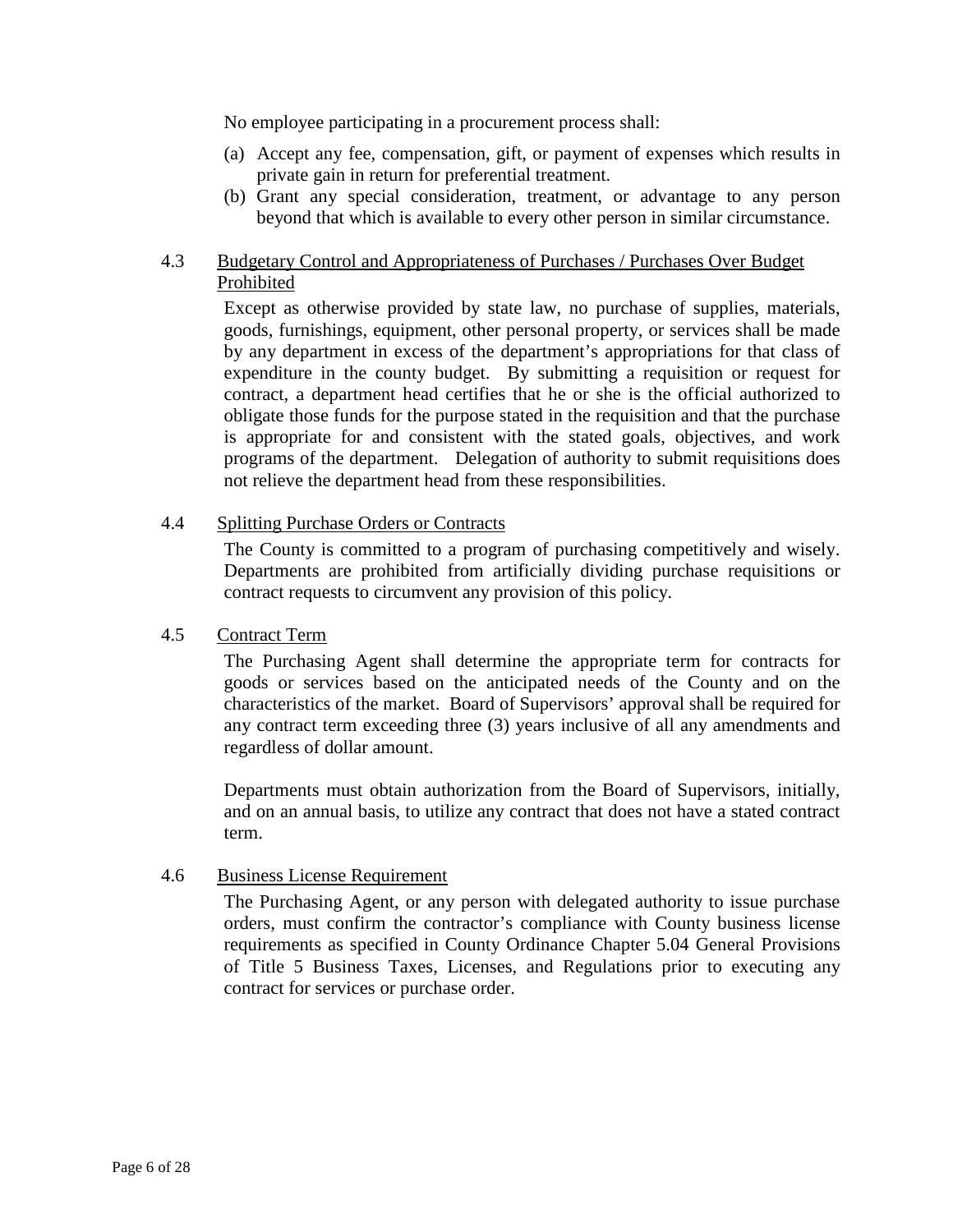# <span id="page-10-0"></span>4.7 Debarment

Any department requesting a contract for services or a purchase order is responsible for identifying and communicating any unique federal, state or other requirements regarding debarment and suspension that apply to the procurement transaction. The Purchasing Agent shall confirm that the contractor meets such requirements prior to executing any contract for services or purchase order.

# <span id="page-10-1"></span>4.8 Failure to Comply with Purchasing Policy

Failure of a County employee to comply with the ordinance and these policies could result in disciplinary action, up to and including termination, pursuant to section 1104 of County Personnel Management Resolution 228-84.

# <span id="page-10-2"></span>4.9 Elections Materials and Services

The purchase of elections materials and services are not subject to the provisions of the County Purchasing Ordinance in accordance with Elections Code section 13001. Notwithstanding the above, the Elections Official is encouraged to procure elections materials through the use of a purchase order whenever possible. The Elections Official may execute and issue purchase orders for elections materials in amounts up to \$100,000.

Although elections materials are exempt from competitive bidding pursuant County Ordinance Code Chapter 3.12.040(b), the Registrar of Voters is encouraged to use the services of the Purchasing Agent whenever possible and when doing so does not put the security or conduct of an election at risk. No provision of the Procurement Policy and Procedure Manual shall be interpreted as directing that the purchase of election materials, commodities and services must be processed through the office of the Purchasing Agent.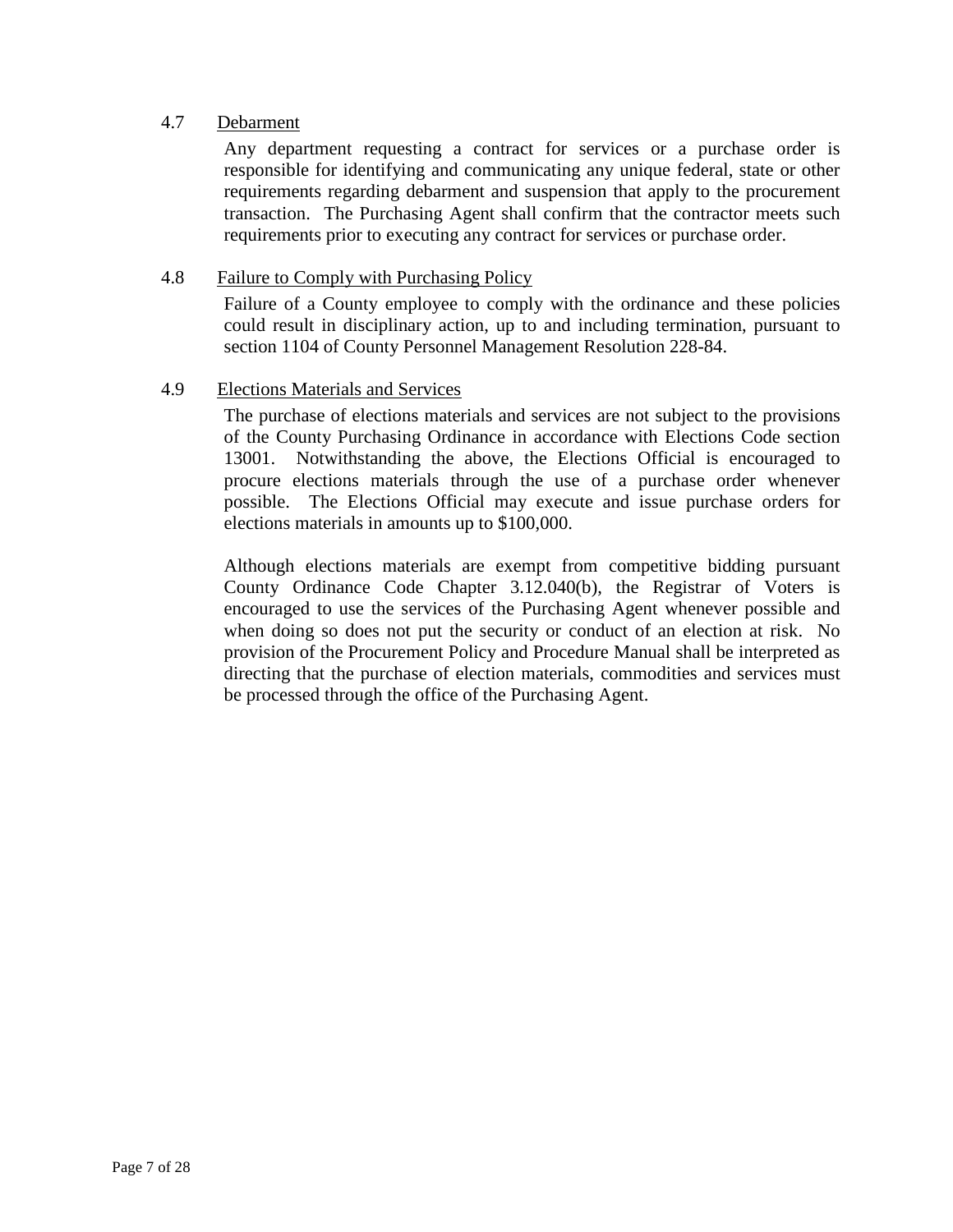# <span id="page-11-0"></span>**5.0 PROCUREMENT OF SUPPLIES, GOODS, MATERIALS, FURNISHINGS AND OTHER PERSONAL PROPERTY**

### <span id="page-11-1"></span>5.1 Authority

The Purchasing Agent has the authority to purchase supplies, goods, materials, furnishings and other personal property in accordance with the County Ordinance Chapter 3.12. The table below summarizes this authority:

| Amount                | <b>Authority</b> | Competitive<br><b>Process</b> | Award                   | <b>Document</b>                   |
|-----------------------|------------------|-------------------------------|-------------------------|-----------------------------------|
| \$0-\$500             | Purchasing Agent | None                          | N/A                     | Direct Purchase<br>Order optional |
| \$500.01-\$5,000      | Purchasing Agent | None                          | <b>Purchasing Agent</b> | Purchase Order                    |
| \$5,000.01-\$25,000   | Purchasing Agent | Informal Bid                  | <b>Purchasing Agent</b> | Purchase Order                    |
| \$25,000.01-\$100,000 | Purchasing Agent | Formal Bid                    | <b>Purchasing Agent</b> | Purchase Order                    |
| > \$100,000           | Purchasing Agent | Formal Bid                    | Board of Supervisors    | Purchase Order                    |

# <span id="page-11-2"></span>5.1.1 Delegation of Authority

At the request of an agency or department head, the Purchasing Agent, with concurrence from Chief Administrative Officer, may delegate authority to make purchases to any County agency or department head or department personnel within the limits set forth herein for purchases related to the operations of the requesting agency or department. Requests for such delegation shall be submitted to the Purchasing Agent annually in writing and on such forms as provided by the Purchasing Agent and shall include an acknowledgement by the requestor(s) that they have read and understand County purchasing policies and procedures. All purchases made under delegated authority shall comply with the Purchasing Ordinance and all County purchasing policies and procedures.

Delegated authority shall not exceed five thousand dollars (\$5,000), unless a department head requests additional authority by providing a written request to the Purchasing Agent accompanied by sufficient justification for the additional authority requested. The Purchasing Agent may grant additional authority with concurrence from the Chief Administrative Officer.

The delegation of authority to make smaller purchases is intended to facilitate the economical and orderly procurement of personal property by County departments. The privileges extended to departments under this policy are not intended as a substitute for centralized purchasing, nor are they to be used to engage in widespread purchasing without adequate analysis and competition. Departments shall not circumvent normal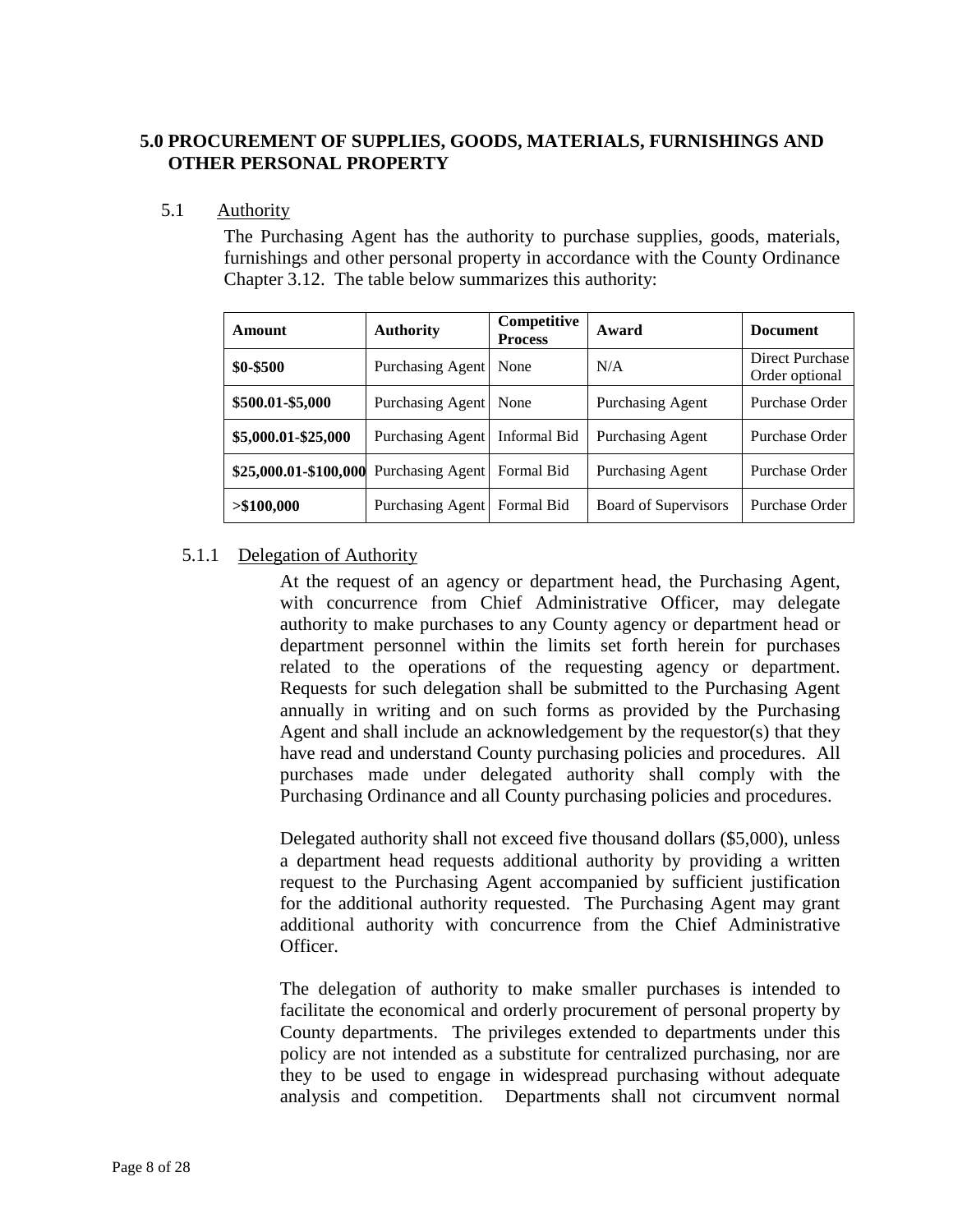procurement methods, including the use of blanket purchase orders, by splitting purchases into series of sub-purchase orders.

The Purchasing Agent, with concurrence from Chief Administrative Officer, may also rescind the delegated authorization to purchase under this section by written notice to the County department head.

The Purchasing Agent shall retain documentation of any authority delegated or rescinded under this section and shall make copies of such documentation available to departments.

# <span id="page-12-0"></span>5.1.2 Authority for Blanket Purchase Order Releases

A blanket purchase order may be used to authorize purchases of goods required on an as-needed basis over an extended period. Blanket purchase orders may be issued for use by an individual department, multiple departments, or all departments.

Individual purchase orders must be issued to confirm/document purchases made under the authority provided by a blanket purchase order. Any department staff authorized to sign purchase orders may issue purchase orders as releases against blanket purchase orders in amounts up to the amount of the blanket purchase order.

The Purchasing Agent may limit authority for releases against certain multi-departmental or countywide blanket purchase orders at his or her discretion.

# <span id="page-12-1"></span>5.1.3 Purchases Prohibited from Delegation of Authority

Notwithstanding Section 5.1.1, the following limitations on delegation of authority apply:

- (a) Authority to purchase fixed assets, supplies available through central stores, and supplies, materials and equipment available for purchase pursuant to a contract awarded by the Board of Supervisors or the Purchasing Agent may not be delegated to any agency or department head or department personnel.
- (b) Authority to purchase computer hardware and software may not be delegated to any agency or department head or department personnel of any department other than the Department of Information Technologies.
- (c) Authority for emergency purchases may only be delegated to agency or department heads and may not be delegated to department personnel.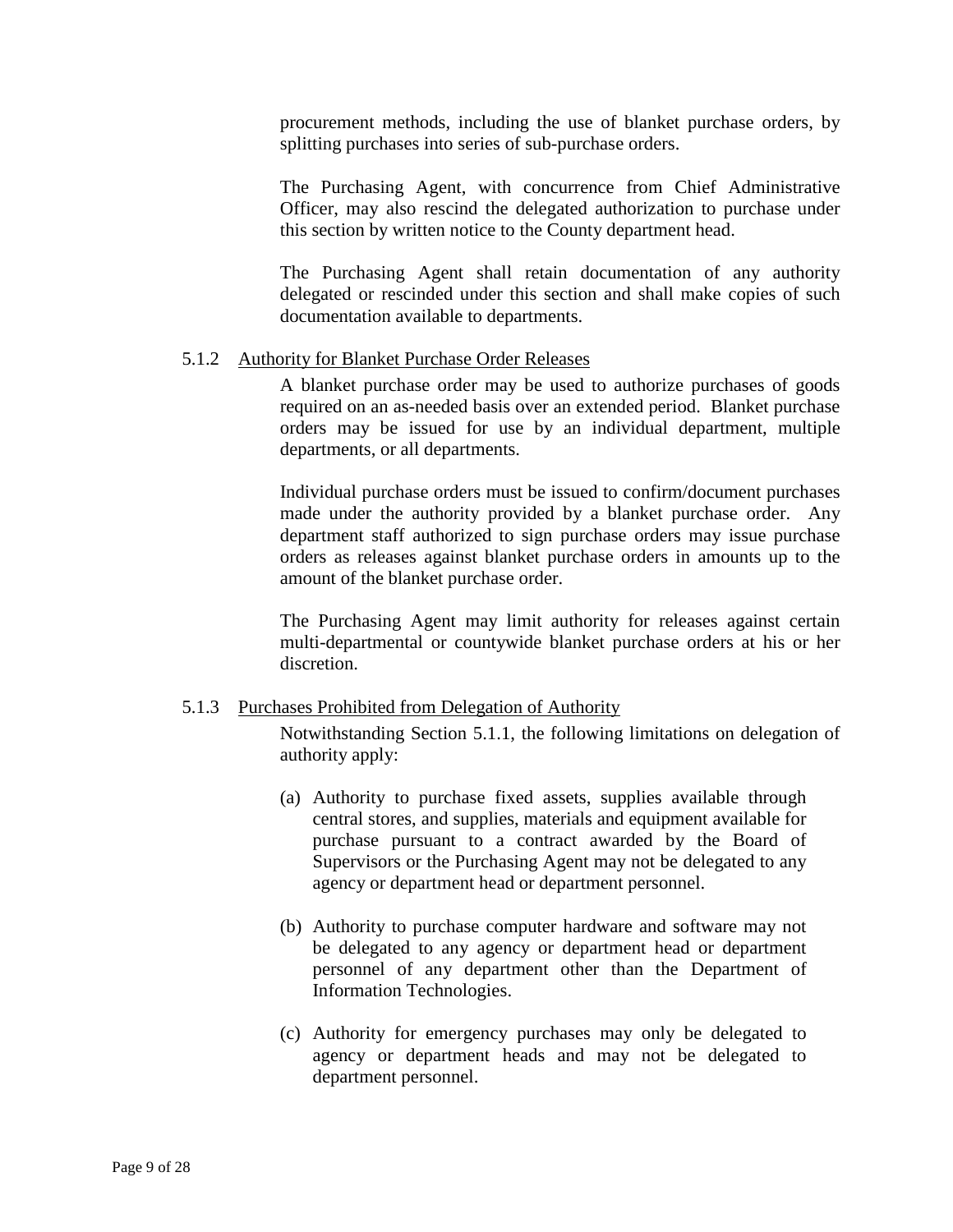# <span id="page-13-0"></span>5.2 Requisitioning Purchases or Bids

Purchase requisitions or requisitions to bid are initiated by departments to make purchases within approved budgetary appropriations. Purchase requisitions or requisitions to bid serve as a formal request to the Purchasing Agent for purchases, and provide an accounting record of purchases in process. Specific instructions for completing and submitting requisitions are available from the office of the Purchasing Agent.

Departments are responsible for:

- (a) determining that sufficient funds are available to pay for requested goods
- (b) contacting the Procurement and Contracts division early in the purchase process in order to benefit from advice and assistance on specifications, sources of supplies, price advantages, substitutions, and a determination of each department's precise needs
- (c) ensuring that requested items are necessary to operations and are used for their stated purposes
- (d) ensuring that purchase requisitions and purchase orders are completed and processed for payment satisfactorily
- (e) planning their annual requirements and making every effort to consolidate similar items into a single purchase requisition.
- (f) ensuring that Procurement is informed of annual requirements in a form and manner as requested by Procurement

# <span id="page-13-1"></span>5.2.1 Authority to Requisition

Department heads are authorized to requisition purchases and formal and informal bids. Department heads may delegate or rescind authority to requisition purchases and informal bids to key department personnel by completing forms provided by the Purchasing Agent. Department heads may not delegate authority to requisition formal bids to department staff. The Purchasing Agent shall retain copies of any authority delegated or rescinded by department heads.

#### <span id="page-13-2"></span>5.2.2 Specifications

Departments must make sure specifications are non- restrictive (i.e., allow competition), clearly describe the item needed in terms of function and performance, and reference existing industrial or governmental specifications, if available. Drawings or samples should clearly describe the required item.

# <span id="page-13-3"></span>5.2.3 Requisitions Requiring Special Approval

Requisitions for computer software and computer hardware including but not limited to PC desktop applications, software tools, enterprise and departmental computer application systems, network components, personal data assistants (PDA's), and printers must be approved by the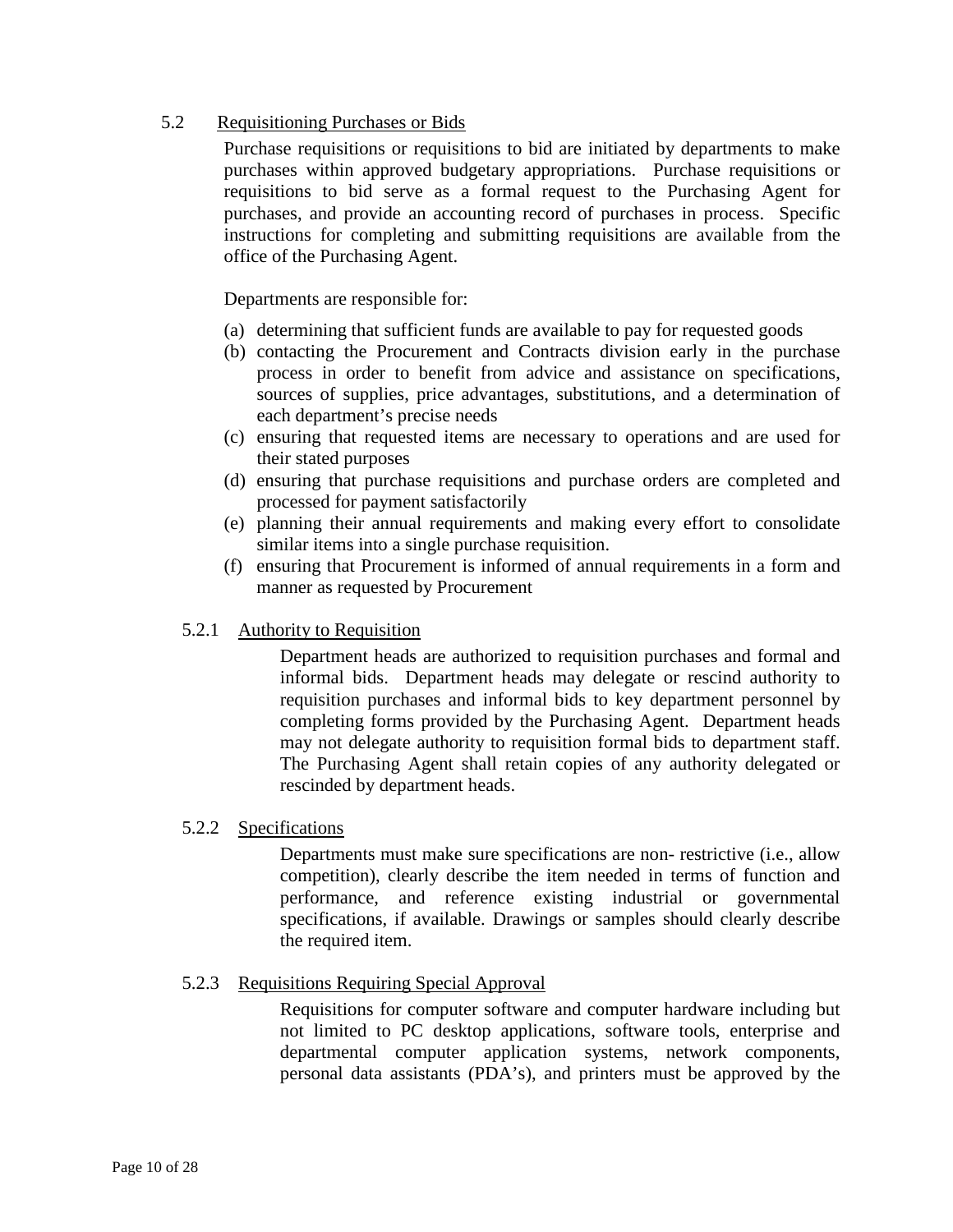Information Technologies Department before forwarding requisitions to the office of the Purchasing Agent (Board of Supervisors Policy A-10).

Computer Accessories as defined by Information Technologies do not require special approval.

# <span id="page-14-0"></span>5.2.4 Consolidation of Departmental Requests

Departments shall plan their annual requirements and make every effort to consolidate similar items into a single purchase requisition. In addition, Procurement will periodically issue a schedule of planned procurement solicitations for specific common products or materials. Department requirements should be consolidated and submitted in accordance with these schedules.

Every effort should be made to order in quantities sufficient for a reasonable period and consistent with future needs and available storage space. Department procedures which result in the submittal of several purchase requisitions for the procurement of the same item or for like items for delivery to the same location often require the issuance of unnecessary purchase orders, incur additional shipping and packaging expense, eliminate or reduce the volume-purchase advantage of centralized purchasing, and cause an unfavorable impression of County business practices.

# <span id="page-14-1"></span>5.3 Emergency Purchases

Emergency purchases, including those in excess of an individual's normal purchasing authority, may be made by the purchasing agent, or when the purchasing agent is not immediately available, by a department head. Emergency purchases made by a department head shall be reported to the purchasing agent as soon as possible, and no later than 30 days from the date of the emergency. Emergency purchases that exceed the purchasing agent's authority shall be reported to the board of supervisors by the purchasing agent as soon as possible, and no later than 30 days from the date the purchasing agent is notified of such purchase.

# <span id="page-14-3"></span><span id="page-14-2"></span>5.4 Competitive Process Not Required

# 5.4.1 Purchases Not Exceeding \$500

No competitive process is required for purchases of supplies, goods, materials, furnishings and other personal property at this level. Purchases of supplies, goods, materials, furnishings and other personal property not exceeding \$500 may be made by placing orders with a vendor with or without the use of a purchase order.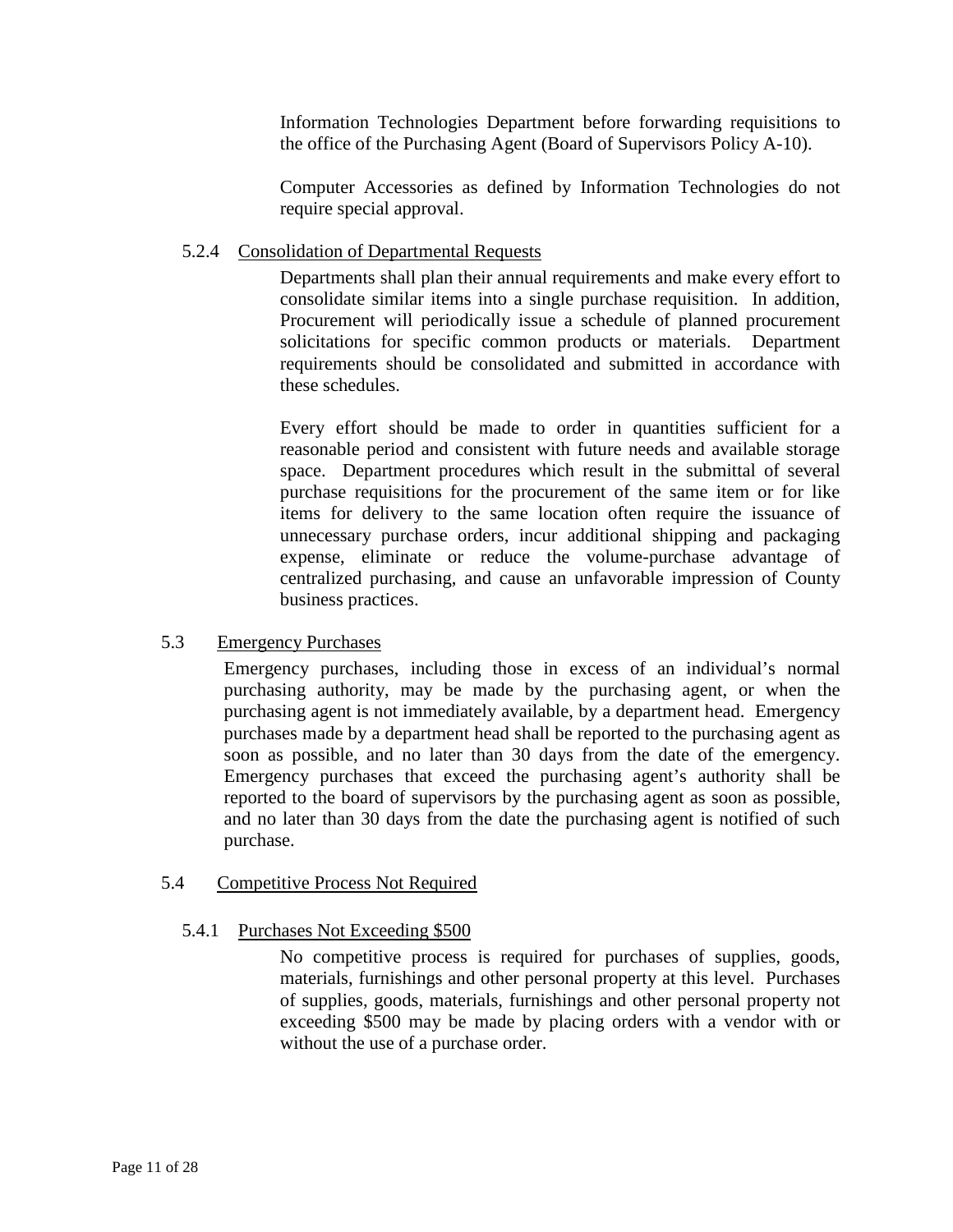# <span id="page-15-0"></span>5.4.2 Purchases Greater Than \$500 and Not Exceeding \$5,000

No competitive process is required for purchases of supplies, goods, materials, furnishings and other personal property at this level. A purchase order is not required for the purpose of placing the order with the vendor. However for purchases at this level, a direct purchase order must be recorded in the procurement system for tracking purposes. The purchase order should accurately reflect all terms and conditions of the purchase.

A copy of the purchase order shall be retained on file in the office of the Purchasing Agent.

#### <span id="page-15-1"></span>5.5 Informal Bid Process

"Informal bids" are required for purchases of supplies, materials, goods, furnishings, equipment and other personal property greater than \$5,000 and not exceeding \$25,000. "Informal bid" means the competitive process in which the request for bid for product or services is solicited from a minimum of three vendors on an established bidders list for that commodity maintained by the Purchasing Agent and the bid is received by a stated deadline in writing, by fax, or by email. Verbal quotes are not acceptable.

Nothing herein contained shall preclude the Purchasing Agent from soliciting *formal* bids if deemed in the best interest of the County to do so.

# <span id="page-15-2"></span>5.5.1 Call for Bids

The Purchasing Agent shall solicit bids from prospective vendors. *Solicitation* of bids may be done verbally, by email, by fax or US mail and shall be documented by the Purchasing Agent.

The Purchasing Agent shall provide uniform specifications for the articles to be purchased to each prospective vendor and state the deadline for receipt of bids.

Bids shall be solicited from local vendors whenever possible.

Bids shall be documented on quotation forms provided by the Purchasing Agent. Any bids received after the deadline shall be documented as late bids and shall not be considered.

#### <span id="page-15-3"></span>5.5.2 Evaluating Bids

The Purchasing Agent shall review and evaluate the bids for the purpose of determining the lowest responsive responsible bidder. In determining the lowest responsive responsible bid, the Purchasing Agent shall consider the quality of the items offered and their conformity to the specifications, the delivery and discount terms, freight charges, any applicable County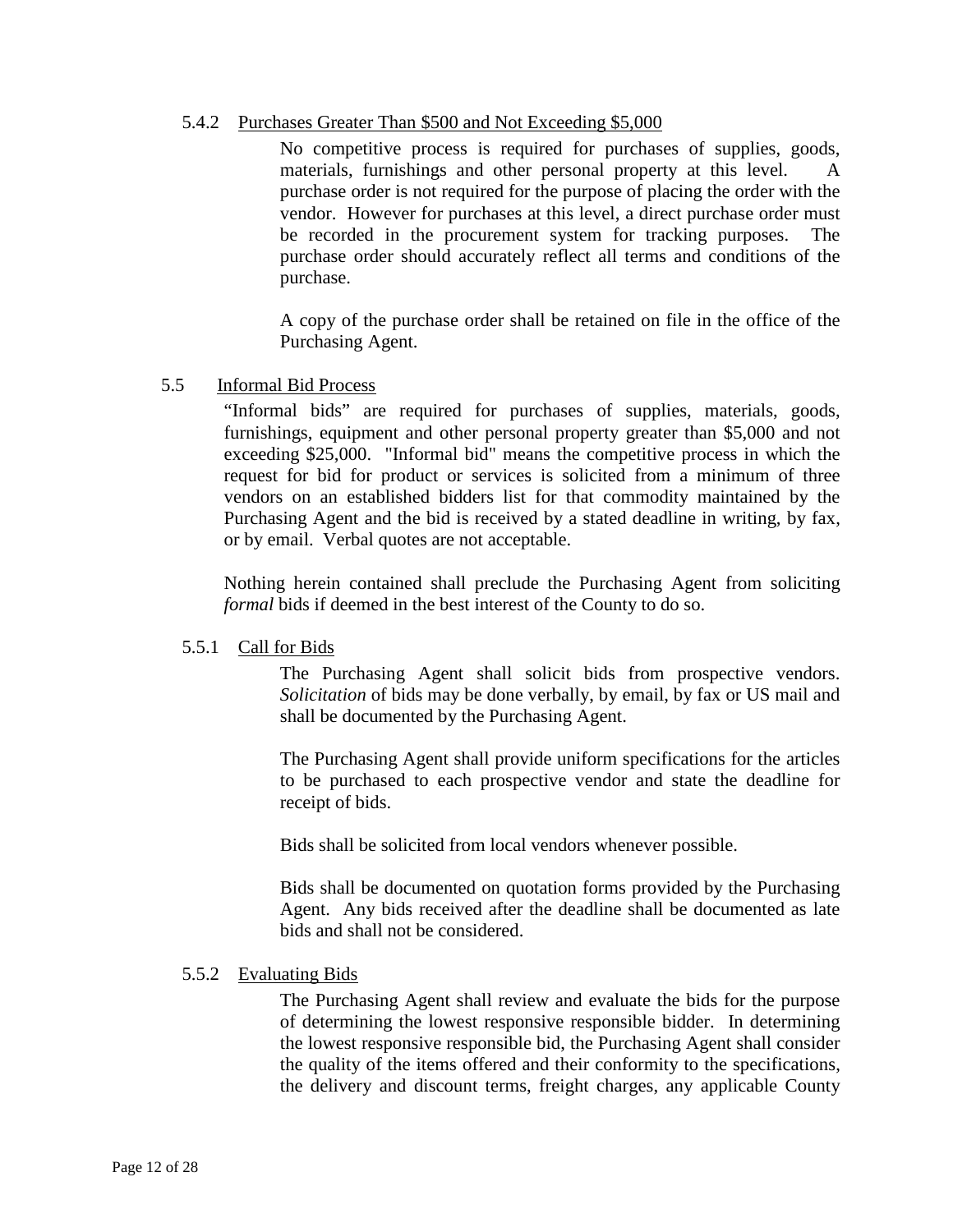preferences, any conditions attached to the bid, and any other information considered pertinent to the decision-making process.

# <span id="page-16-0"></span>5.5.3 Awarding or Rejecting Bids

After evaluating the bids the Purchasing Agent may:

- (a) Award the bid to the lowest responsive responsible bidder
- (b) Waive minor bid irregularities and accept any bid
- (c) Reject any bid in the event of omissions, irregularities, or errors
- (d) Reject any bid in the event that the Purchasing Agent determines that the bidder is not responsible
- (e) Reject all bids and determine whether to repeat the bid process until a lowest responsive responsible bidder can be determined

# <span id="page-16-1"></span>5.5.4 Executing Contract

After awarding the bid, the Purchasing Agent may thereafter execute a contract or purchase order with the successful bidder that meets all County contracting requirements.

# <span id="page-16-2"></span>5.6 Formal Bid Process

Formal bids" are required for purchases of supplies, materials, goods, furnishings, equipment and other personal property over \$25,000. "Formal bid" means the competitive process in which the request for bid for product or services is circulated to all vendors on an established bidders list for that commodity maintained by the Purchasing Agent, posted publicly, and received sealed and in writing by a stated deadline.

# <span id="page-16-3"></span>5.6.1 Call for Bids

The Purchasing Agent shall solicit sealed bids from prospective vendors on an established bidders list, and any other interested vendors, and cause a notice of invitation to bid to be posted publicly. The notice shall include a general description of the articles to be purchased and shall state the deadline for receipt of bids and the time and place for the opening of bids.

# <span id="page-16-4"></span>5.6.2 Opening Bids

The Purchasing Agent shall open bids received by the advertised deadline in public at the time and place stated in the bid request. Any bids received after the deadline shall be returned unopened to the respondent with the notation that the bid was not received by the stated deadline. Under no condition will late bids be accepted.

# <span id="page-16-5"></span>5.6.3 Evaluating Bids

The Purchasing Agent shall review and evaluate the bids for the purpose of determining the lowest responsive responsible bidder. In determining the lowest responsive responsible bid, the Purchasing Agent shall consider the quality of the items offered and their conformity to the specifications,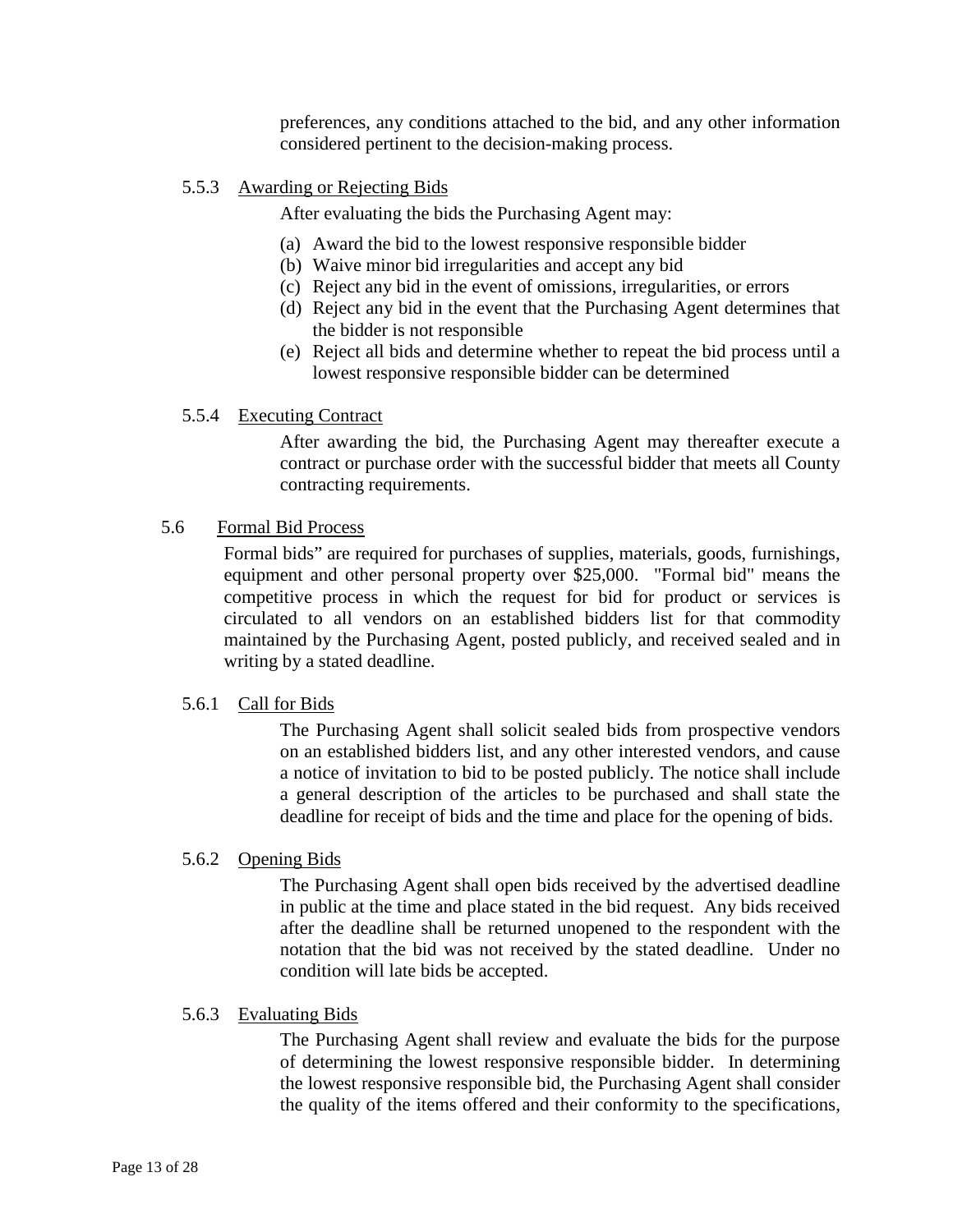the delivery and discount terms, applicable freight charges, any applicable County preferences, any conditions attached to the bid, and any other information considered pertinent to the decision-making process.

# <span id="page-17-0"></span>5.6.4 Awarding or Rejecting Bids

Upon completion of bid evaluation, The Purchasing Agent (for bids not exceeding \$100,000), or the Board of Supervisors may:

- (a) Award the bid to the lowest responsive responsible bidder
- (b) Waive minor bid irregularities and accept any bid
- (c) Reject any bid in the event of omissions, irregularities, or errors
- (d) Reject any bid in the event that the Purchasing Agent determines that the bidder is not responsible
- (e) Reject all bids and determine whether to repeat the bid process until a lowest responsive responsible bidder can be determined

The Purchasing Agent shall notify the bidders of the bid results in the manner indicated on the bid solicitation and shall post the bid results for public viewing. The notice shall include the apparent low qualified bidder, a description of the goods to be provided, other pertinent bid information, and the date on which the bids will be considered for award.

# <span id="page-17-1"></span>5.6.5 Protest Procedure

The protest procedure is an extension of the formal bid process that provides recourse to bidders that wish to protest bid results or the method by which a bid request was processed. This procedure shall be utilized only after all informal methods have failed to reach a solution. A protestor must exhaust all administrative remedies with the County of El Dorado before pursuing any civil or administrative action with any other public agency.

If a bidder wishes to protest the award, the procedure shall be as follows:

- (a) Within ten (10) business days from the date of public posting of the bid results on the procurement and contracts internet website, the protesting bidder shall submit a letter of protest to the Purchasing Agent, signed by an authorized representative of the bidder, specifically stating the reason(s) for the protest. The bidder must provide all relevant facts to support the protest, such as the law, rule, regulation or criteria on which the protest is based.
- (b) If the Purchasing Agent finds the protest has merit, the Purchasing Agent may modify the award recommendation and notify all bidders of the decision.
- (c) Where a protest has been resolved or withdrawn the contract may be awarded in accordance with the Purchasing Agent's original recommendation.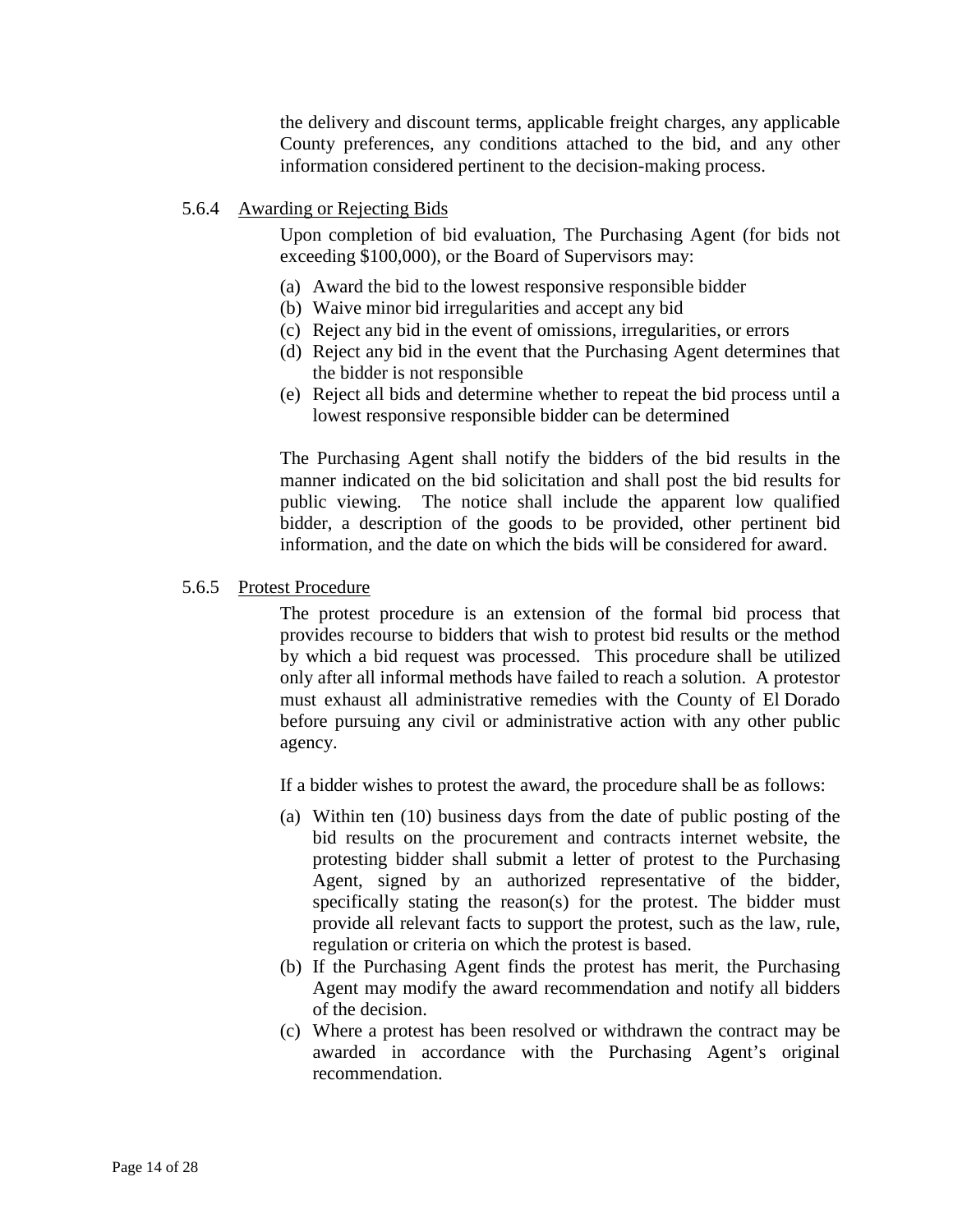(d) In the event protest remains unresolved, the protest shall be submitted to the Board of Supervisors for consideration as a regular agenda item. All bidders shall be notified of the date on which the matter will be heard by the Board of Supervisors. All bidders may attend the Board meeting and address the Board at that time. In its discretion, the Board of Supervisors may determine to accept or reject any or all bids, to waive any informality or irregularities in a bid, or to make an award. The decision of the Board of Supervisors shall be final.

# <span id="page-18-0"></span>5.6.6 Executing Contract

After awarding the bid, the Purchasing Agent may thereafter execute a contract or purchase order with the successful bidder that meets all County contracting requirements.

A copy of the purchase order or contract and all bid related documents shall be retained on file in the office of the Purchasing Agent.

#### <span id="page-18-1"></span>5.6.7 Additional Purchases Made After Initial Bid

Following a bid award, the Purchasing Agent may dispense with separate bidding for additional purchases of the same item(s) from the successful bidder within a twelve (12) month period from the initial purchase date provided that the vendor agrees to provide the item(s) at the same price and under the same terms and conditions as the previous award. Notwithstanding this bidding exception, where the cumulative total of the first purchase and any subsequent purchases exceeds \$100,000, Board of Supervisors' approval is required.

# <span id="page-18-3"></span><span id="page-18-2"></span>5.7 Preferences

# 5.7.1 Local Vendor Preference

In recognition of the sales tax that is apportioned to El Dorado County as a result of sales made by businesses located within the County, and where allowed by law, a local preference credit of five percent (5%) for El Dorado County businesses shall be applied when evaluating bids for supplies, goods, materials, furnishings and other personal property.

In order to qualify for the local preference authorized by this section, the vendor seeking such preference shall be required to submit with its bid a statement containing relevant information which demonstrates compliance with the provisions of this section. The statement shall be on a form provided by the Purchasing Agent and shall be signed under penalty of perjury. Any person, firm, corporation or entity intentionally submitting false information to the County in an attempt to qualify for local preference may be prohibited from bidding on El Dorado County products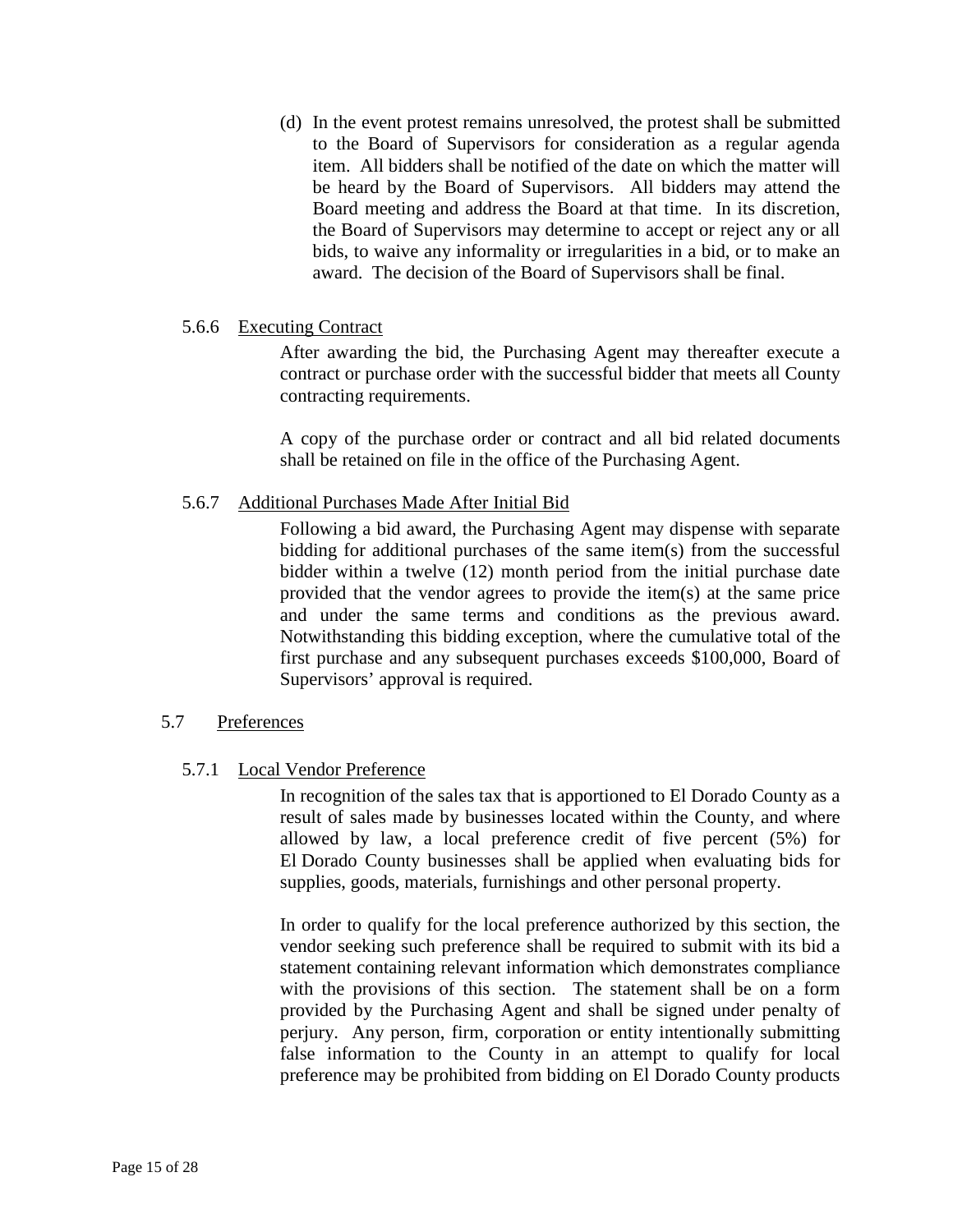and services for a period of one (1) year from the date of the false submittal.

# <span id="page-19-0"></span>5.7.2 Recycled Paper Preference

Current Board of Supervisors Policy C-13 to remain until revised and incorporated here.

# <span id="page-19-1"></span>5.8 Cumulative Purchases

When the cumulative purchases of a particular commodity, or group of like commodities that is not exempt from competitive processes, reach \$25,000 the Purchasing Agent shall have one hundred twenty (120) days in which to solicit formal bids for additional purchases anticipated in the remainder of the fiscal year. In the interim 120 day period, the Purchasing Agent may use the informal bid process to make additional purchases that are urgent and necessary for the efficient operation of a department or department(s).

# <span id="page-19-2"></span>5.9 Exemptions from Competitive Process

Competitive bidding shall not be required for items exempt from competitive bidding pursuant to resolution adopted by the Board of Supervisors or when the Purchasing Agent (for purchases not exceeding \$100,000), or the Board of Supervisors makes written findings of fact that:

- (a) competitive bidding would not be in the public's interest because of an emergency as defined in this chapter; or
- (b) the unique nature of the property or services required precludes competitive bidding; or
- (c) competitive bidding would produce no economic benefit to the county; or
- (d) all of the following requirements are met with respect to the item:
	- 1. the item may be procured from a vendor that has a contract with another public agency of this state, an alliance of this state and other states, or an alliance of local public agencies within the state for the purchase of the item; and,
	- 2. the contract was awarded utilizing a competitive bidding process substantially the same as that utilized by the county; and,
	- 3. the item and terms of the transaction are the same, or substantially the same; or
- (e) special circumstances exist such that the purchase must be made within a limited period of time in order to secure for the county an advantageous price for the item that would not be achievable through competitive bidding. Such purchases shall be reported to the Board of Supervisors at its next regularly scheduled meeting; or
- (f) it is in the best interest of the county to extend a contract award from the previous contract period for additional contract terms provided the contractor agrees to furnish such products or services at the same contract price and under the same terms and conditions as the prior contract. This finding shall be made only when one of the following conditions exists: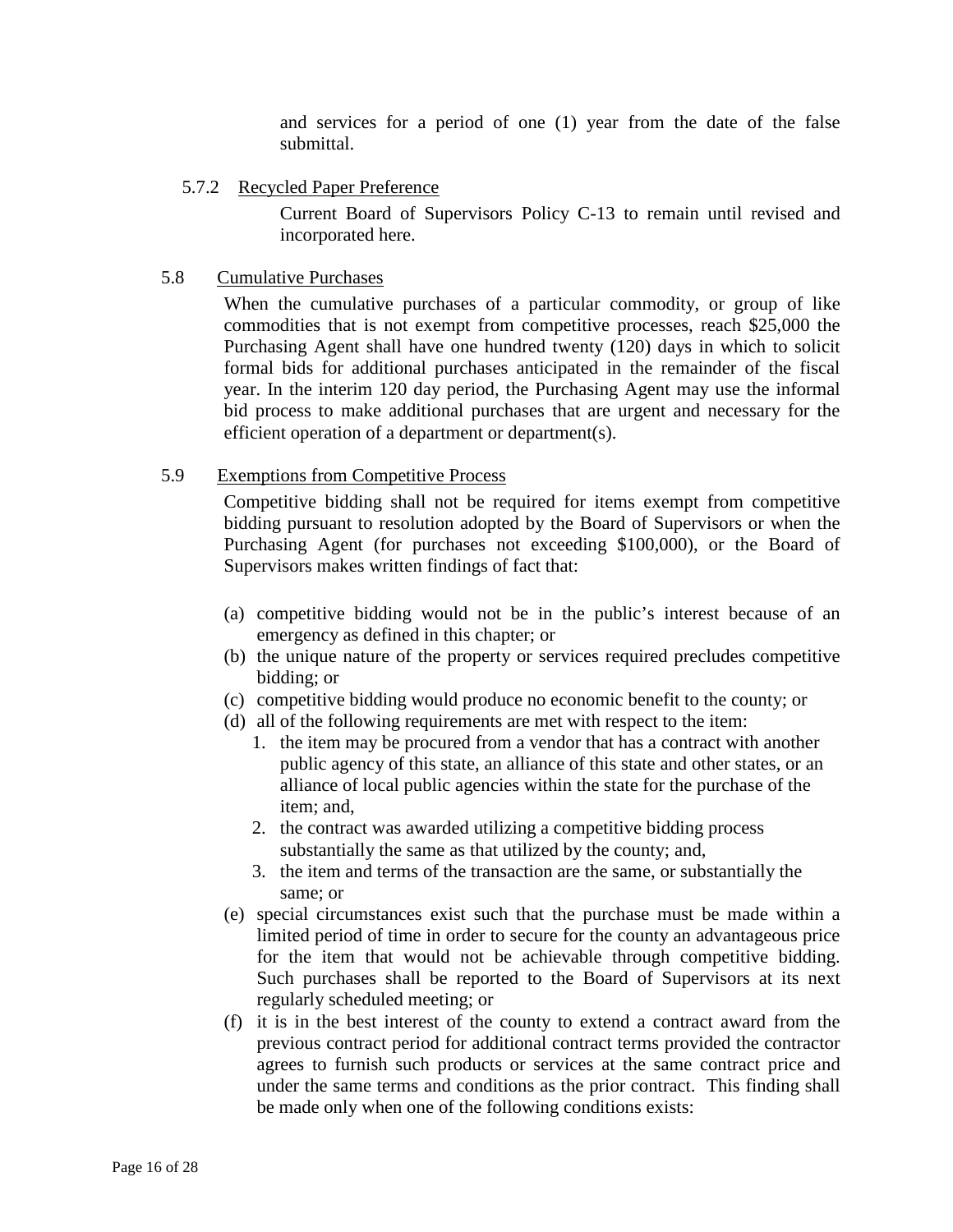- 1. The extension is necessary to avoid the interruption of County business; or
- 2. The extension makes good business sense; or
- (g) the products or services are needed by the county pending a bid award and the contractor with the most recently awarded contract for such product or services agrees to extend that contract for an interim period at the same contract price, terms, and conditions as the previous award. Such interim period contracts shall not exceed the greater of ninety (90) days, or until the conclusion of a bidder's appeal, if applicable, of the pending bid process.

A comparative market analysis shall be included in the written findings of fact for purchases made pursuant to section 5.9(d), and (e), hereinabove. Documentation of this analysis shall be maintained in the office of the Purchasing Agent, and shall be presented to the Board of Supervisors for consideration of any contracts over \$100,000.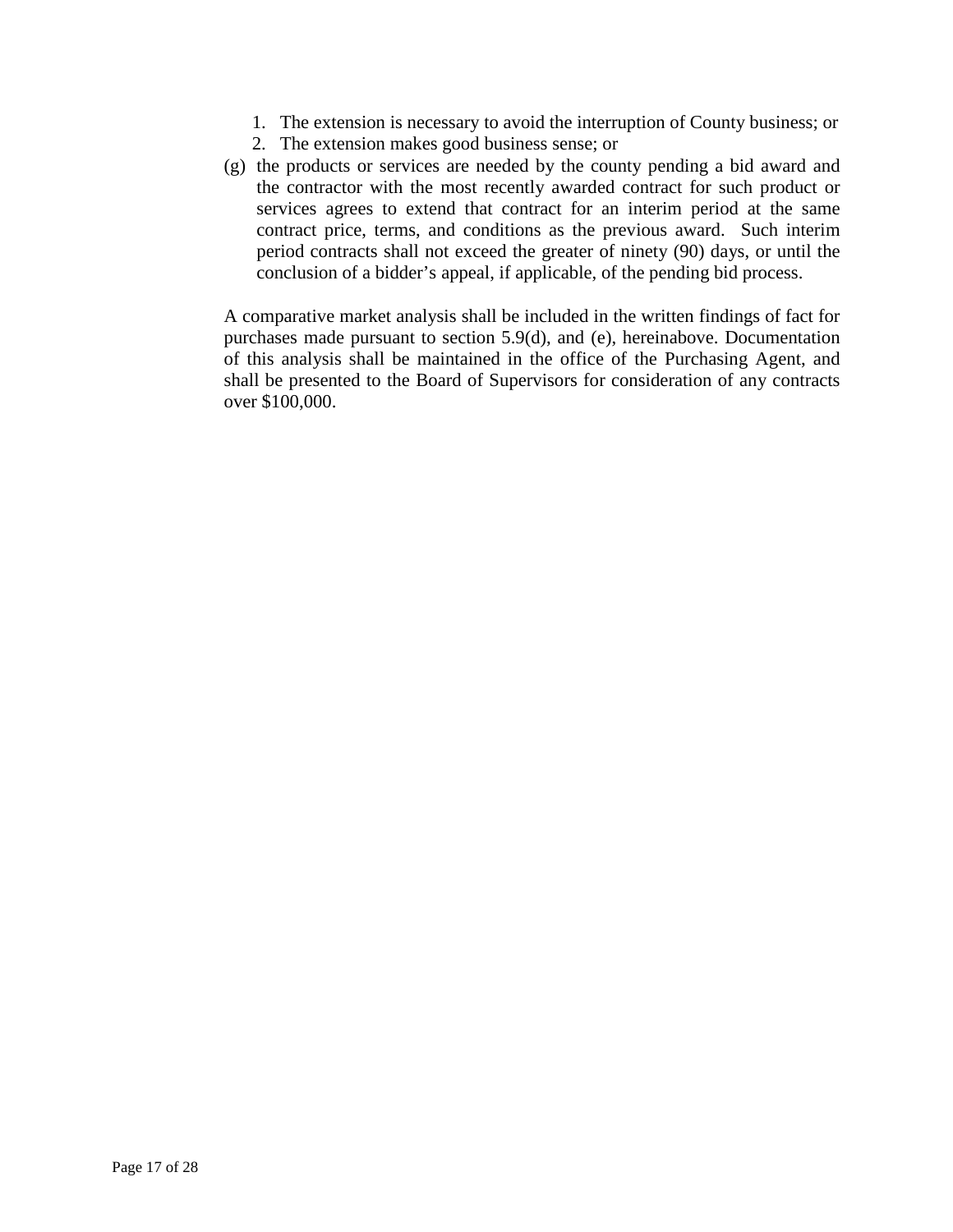# <span id="page-21-0"></span>**6.0 DISPOSAL OF SUPPLIES, GOODS, MATERIALS, FURNISHINGS AND OTHER PERSONAL PROPERTY**

#### <span id="page-21-1"></span>6.1 Surplus Property

The Purchasing Agent is responsible for administering the County surplus property program which includes the collection and disposal of surplus equipment, materials and supplies, and the maintenance of the surplus property pool.

Departments are responsible for promptly notifying the Purchasing Agent when any personal property in their possession is no longer needed. The Purchasing Agent will determine whether the property should be transferred to the Surplus Pool or if the property is of no value.

#### <span id="page-21-2"></span>6.2 Surplus Pool

The Purchasing Agent shall provide secure storage for, and maintain an inventory of, surplus personal property. The inventory shall be made available to departments by placing it in the Surplus Pool. All items of surplus property shall remain available to County departments for a minimum of fifteen (15) business days prior to disposal or sale of same.

Whenever any office, department or institution is in need of an item which has been placed in the surplus pool or has requisitioned the purchase of a similar item, the Purchasing Agent may, upon a properly drawn request for transfer or requisition, transfer the item to the department.

# <span id="page-21-3"></span>6.3 Surplus Property of **No Value**

Items of surplus property, excluding fixed assets, shall be inspected by appropriate qualified staff for the purpose of determining operability and useful life. Those items found to be beyond economical repair or of little or no value shall, at the discretion of the Purchasing Agent, be disposed of in any manner the Purchasing Agent deems appropriate. Such determination of no value shall exempt items from placement in the surplus pool.

Specific fixed assets found by the Purchasing Agent to be beyond economic repair or of little or no value and found by the Board of Supervisors not to be required or adequate for county use may be disposed of in any manner the Purchasing Agent deems appropriate.

# <span id="page-21-4"></span>6.4 Surplus Property Sale or Transfer

The Purchasing Agent shall sell, transfer, donate, or exchange surplus property as provided for by Government Code, County Ordinance Code, or Board of Supervisors' direction.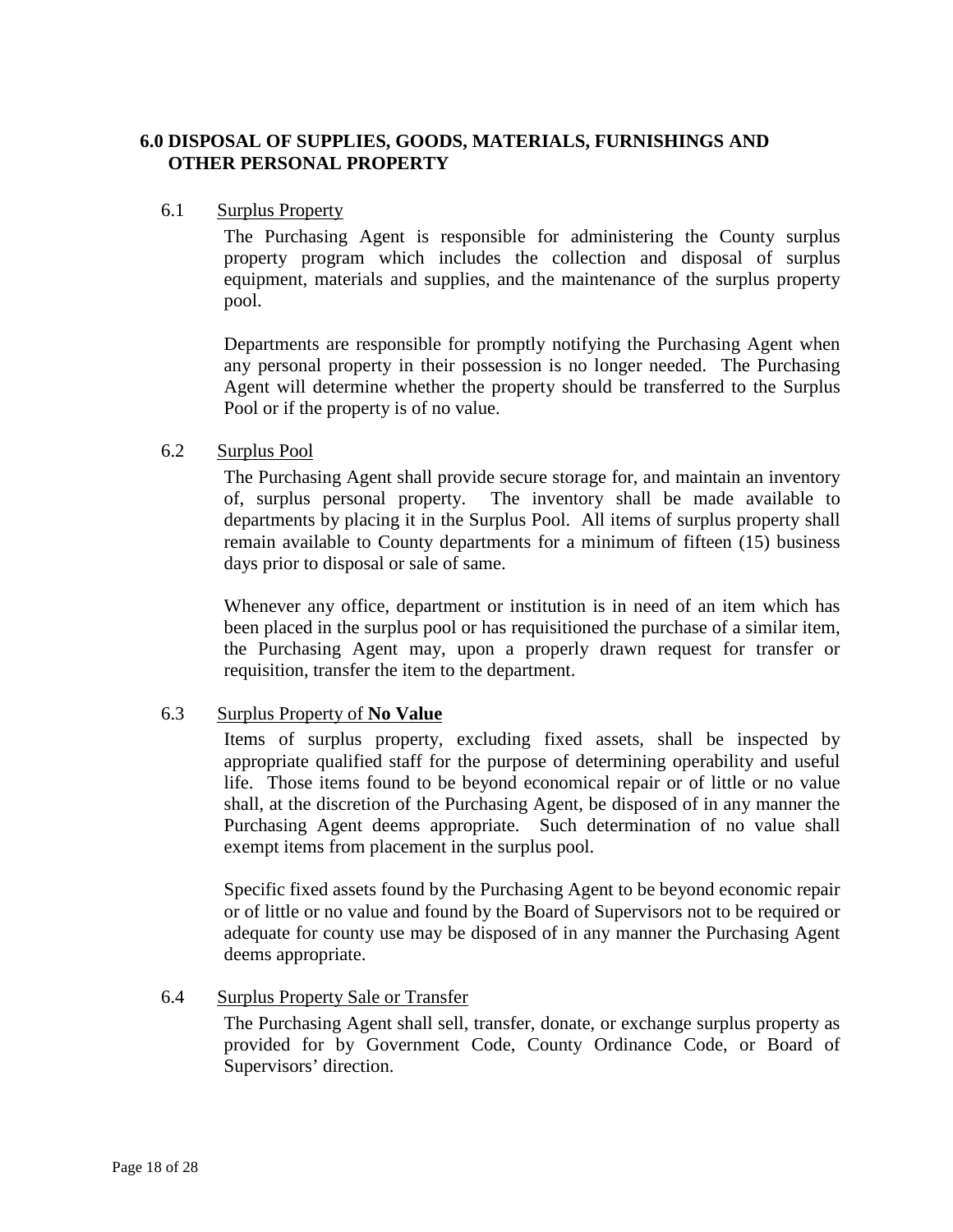# <span id="page-22-0"></span>**7.0 PROCUREMENT OF SERVICES**

This policy applies to the procurement of services as defined in section 3.0 above. This policy does not apply to Public Projects as defined in Public Contract Code section 22002(c).

The Board of Supervisors or other awarding authority shall make the appropriate findings pursuant to County Charter section 210(b), and County Ordinance, Chapter 3.13 prior to or at the time of contracting for services.

<span id="page-22-1"></span>7.1 Authority

The Board of Supervisors and the Purchasing Agent have the authority to engage independent contractors to perform services for the County and its offices and enter into facility rental agreements for meeting rooms, storage space, and parking spaces for the County and its offices in accordance with County Ordinance Code Chapters 3.12 and 3.13.

The Purchasing Agent may enter into contracts for services provided the total contract amount does not exceed \$50,000 or the amount allowed by Government Code 25502.3, whichever is greater. Contracts for services in excess of the Purchasing Agent's authority must be approved by the Board of Supervisors; however the board may delegate authority to execute any agreement to the Purchasing Agent The table below summarizes the contracting authority:

| Amount          | <b>Authority</b>        |
|-----------------|-------------------------|
| $$0 - $50,000*$ | <b>Purchasing Agent</b> |
| $> $50,000*$    | Board of Supervisors    |

*\* \$50,000 or the amount allowed by Government Code 25502.3, whichever is greater*

# <span id="page-22-2"></span>7.1.1 Authority to Contract with Legislative Advocates

Any contract with a lobbying firm or individual contract lobbyist, as defined by Government Code 82038.5 and 82039, must be approved by the Board of Supervisors prior to execution, regardless of the amount of the contract.

# <span id="page-22-3"></span>7.1.2 Authority for Blanket Purchase Order Releases

A blanket purchase order may be used to authorize purchases of services required on an as-needed basis over an extended period. Blanket purchase orders may be issued for use by an individual department, multiple departments, or all departments.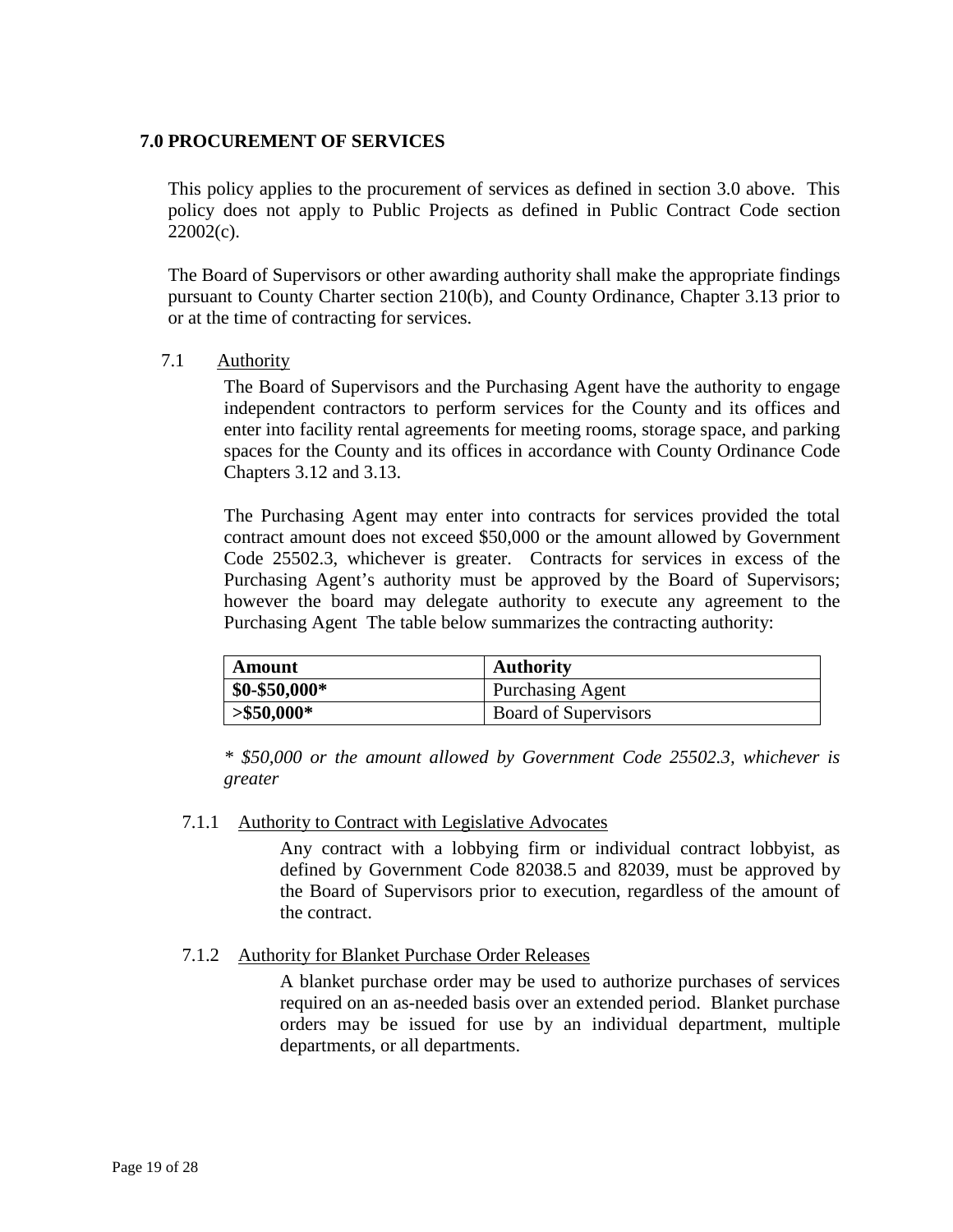Individual purchase orders must be issued to confirm/document purchases made under the authority provided by a blanket purchase order. Any department staff authorized to sign purchase orders may issue purchase orders as releases against blanket purchase orders in amounts up to the amount of the blanket purchase order.

The Purchasing Agent may limit authority for releases against certain multi-departmental or countywide blanket purchase orders at his or her discretion.

# <span id="page-23-0"></span>7.2 Delegation of Authority

At the request of an agency or department head, the Purchasing Agent, with concurrence from Chief Administrative Officer, may delegate authority to contract for services to any County agency or department head or department personnel within the limits set forth herein for purchases related to the operations of the requesting agency or department. Requests for such delegation shall be submitted to the Purchasing Agent annually in writing and on such forms as provided by the Purchasing Agent and shall include an acknowledgement by the requestor(s) that they have read and understand County purchasing policies and procedures. All purchases made under delegated authority shall comply with the Purchasing Ordinance and all County purchasing policies and procedures.

Delegated authority shall not exceed ten thousand dollars (\$10,000), unless a department head requests additional authority by providing a written request to the Purchasing Agent accompanied by sufficient justification for the additional authority requested. The Purchasing Agent may grant additional authority with concurrence from the Chief Administrative Officer.

The Purchasing Agent, with concurrence from Chief Administrative Officer, may also rescind the delegated authorization to purchase under this section by written notice to the County department head.

The Purchasing Agent shall retain documentation of any authority delegated or rescinded under this section and shall make copies of such documentation available to departments.

# 7.3 Emergency Purchase of Services

Emergency purchases of services, including those in excess of an individual's normal purchasing authority, may be made by the purchasing agent, or when the purchasing agent is not immediately available, by a department head. Emergency purchases made by a department head shall be reported to the purchasing agent as soon as possible, and no later than 30 days from the date of the emergency. Emergency purchases that exceed the purchasing agent's authority shall be reported to the board of supervisors by the purchasing agent as soon as possible, and no later than 30 days from the date the purchasing agent is notified of such purchase.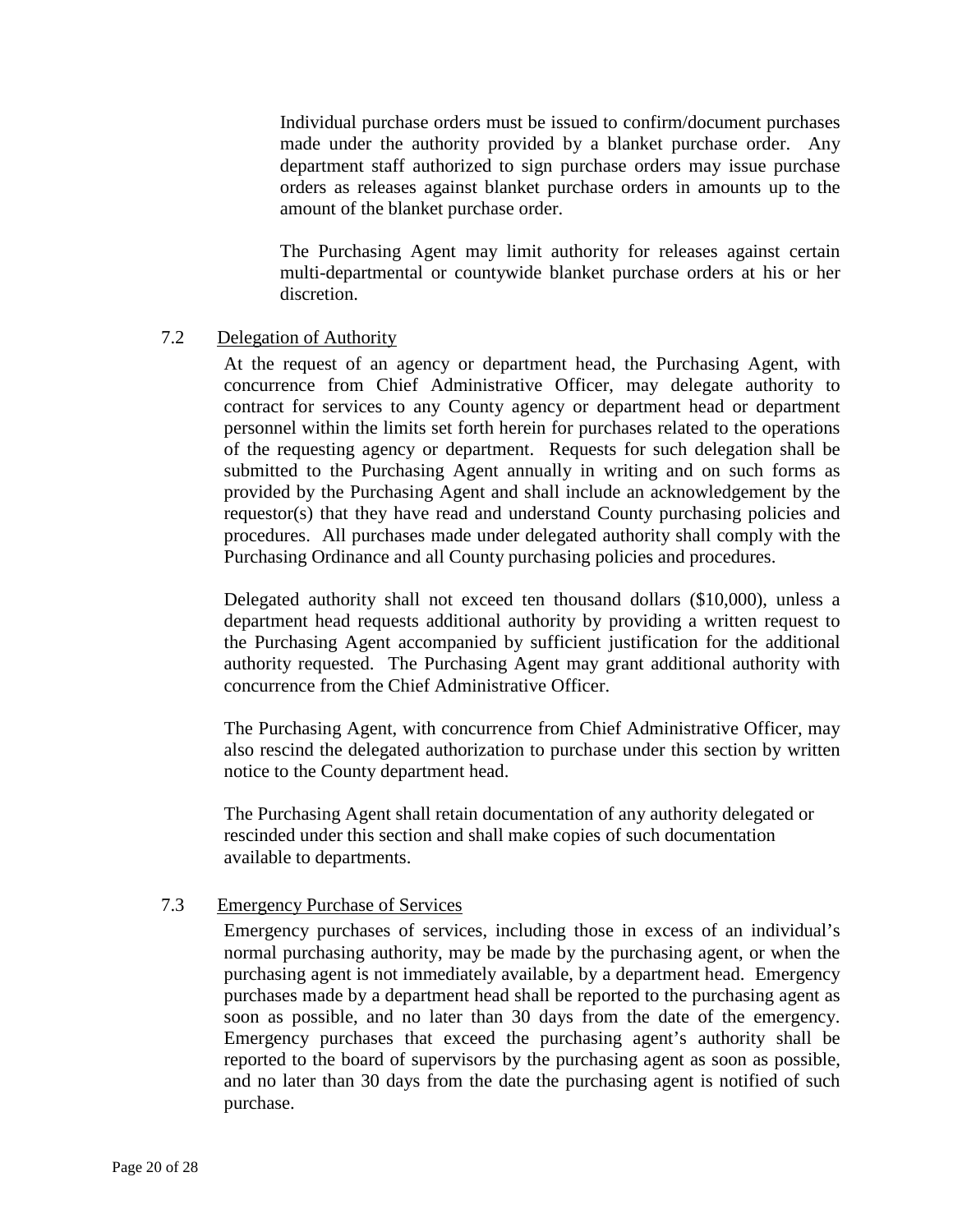# <span id="page-24-0"></span>7.4 Written Contract Required

In accordance with County Charter section 602, all services provided to the County costing \$10,000 or more shall be procured pursuant to a written contract meeting all legal requirements of the Board of Supervisors. Written contracts for services, including purchase orders and blanket purchase orders, must be signed by the Purchasing Agent or the Board of Supervisors and the contractor.

- 7.4.1 Services costing less than \$10,000 may be procured through a direct payment process or through the issuance of a purchase order in lieu of a written contract. For services procured using the direct payment process, the procuring department shall retain documentation of the procurement pursuant to the same document retention policies set forth for other claims for payment. For services procured using a purchase order, the procuring department shall retain documentation of the procurement pursuant to the same document retention policies set forth for other purchase orders.
- 7.4.2 Notwithstanding section 7.4.1, the following services must be procured pursuant to a written contract regardless of dollar amount:
	- (a) Legal services
	- (b) Professional consulting services
	- (c) Architectural services
	- (d) Engineering services
	- (e) Professional financial and accounting services
	- (f) Hazardous material hauling or remediation
	- (g) Security services
	- (h) Services for application of chemicals such as herbicides and pesticides

# 7.4.2.1 Exception for Expert Witness Consultation and Testimony

Expert witness consultation and testimony and other services, inclusive of those listed in section 7.4.2(a) through (h) above, that are required by the District Attorney or Public Defender in direct relation to a criminal case, which cost less than \$10,000, may be procured without a written contract.

# <span id="page-24-1"></span>7.5 Centralized Contracting

The contracting process shall be centralized in the Procurement and Contracts Division in order to:

- (a) promote a system of standardization throughout the County;
- (b) streamline the administrative process by utilizing staff specially trained and skilled in the business of contract processing;
- (c) provide a single point of contact for County offices involved in the review and approval process for contracts.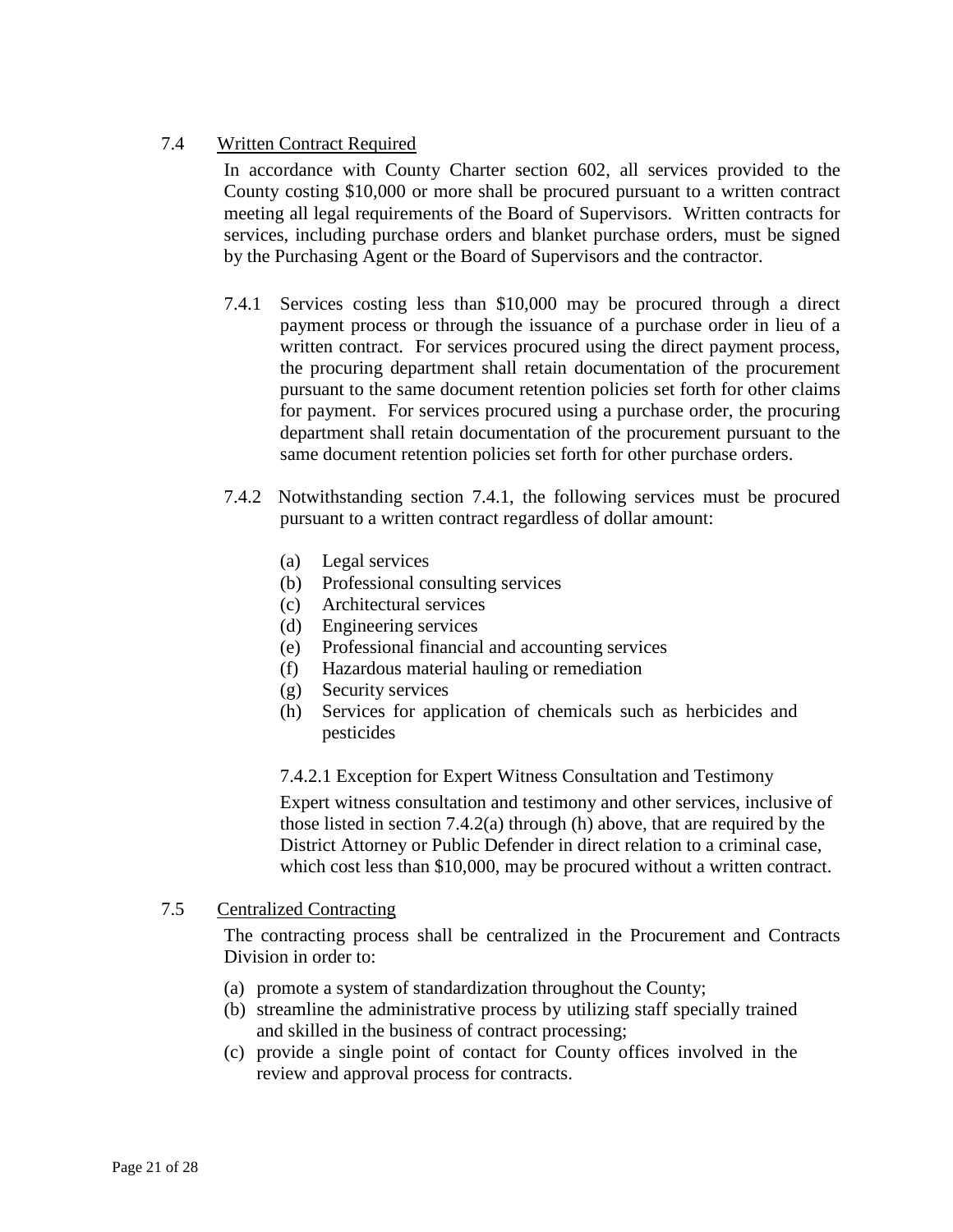A department head may request authority to process contracts independent of the Procurement and Contracts Division by providing a written request to the Purchasing Agent accompanied by sufficient justification for such authority. The Purchasing Agent may grant such authority with concurrence from the Chief Administrative Officer.

# <span id="page-25-0"></span>7.5.1 Request for Contract

Departments are responsible for determining that sufficient funds are available to pay for requested services and for contacting the Procurement and Contracts Division early in the contracting process in order to benefit from advice and assistance on the scope of services and contractor selection processes.

Requests for contract shall be made by departments to the Procurement and Contracts Division in writing on such forms as provided by the Purchasing Agent. The request shall include information sufficient for the Procurement and Contracts Division to prepare the contract. Any or all of the following may be required:

- (a) scope and purpose of the contract;
- (b) description of the services to be performed;
- (c) location where the work is to be performed;
- (d) standards to be used to measure performance (for example, units of service, number and nature clients served, or target dates);
- (e) frequency and manner by which the contractor's performance will be monitored;
- (f) level of expertise that is required to perform the tasks;
- (g) cost and the method payment of the contract;
- (h) source of funding to determine any special contract provisions and any third-party contracting requirements;
- (i) types of licenses required to be held by the contractor, such as a County business license or a State contractor's license;
- (j) starting date and the contract period;
- (k) major milestones, including the due dates for all contract deliverables;
- (l) finished product or the services to be delivered;
- (m) procedures by which the County will inspect and accept contract deliverables;
- (n) a named contract administrator (pursuant to County Charter section 602);
- (o) contractor record keeping and reporting requirements; and
- (p) facts that will enable the Purchasing Agent or Board of Supervisors to determine whether such services can be "more economically and feasibly" performed by independent contractors as required by County Charter section 210b.(6) and County Ordinance Chapter 3.13.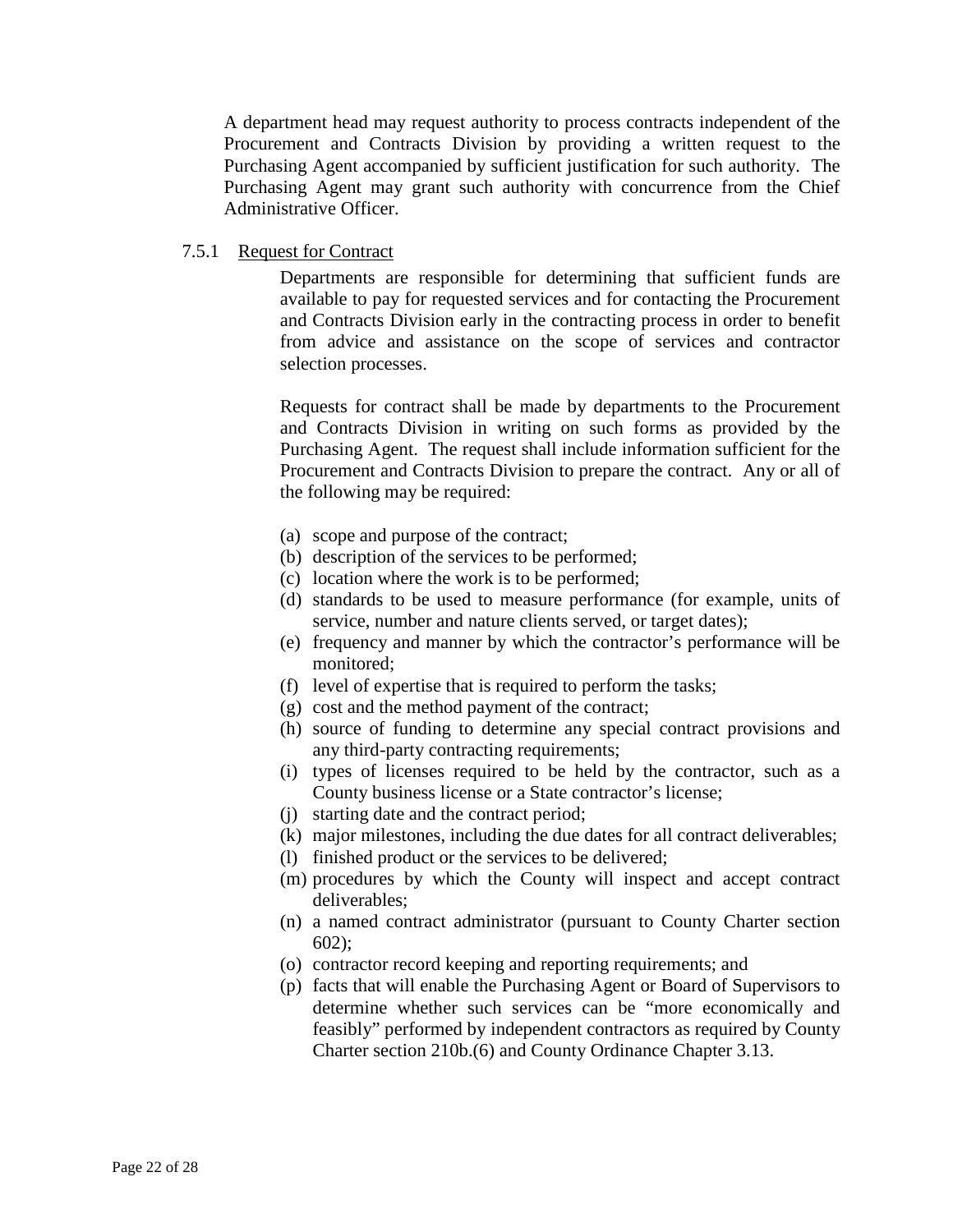#### <span id="page-26-0"></span>7.5.2 Authority to Sign Contract Requests

The department head or designee must sign all contract requests.

### <span id="page-26-1"></span>7.6 Competitive Process Not Required

Except for architectural and engineering services which must be procured pursuant to a fair and competitive selection process, the Board of Supervisors and the Purchasing Agent may contract for services without advertising for bids or seeking proposals.

State and federal selection criteria often apply to agreements using state or federal funds. Where state or federal funding is involved, state and federal regulations must be consulted for competitive bidding requirements and for specific contract provisions that may be required.

The contractor selection method used may depend on such factors as the nature of the services, when the services are needed, estimated cost of the services, whether it is an emergency situation, or the availability of an already existing contracting source.

The contractor selection may be made by a formal process (Request for Proposals, Invitation for Bids, Request for Qualifications), by an informal process (advertising, telephone bids, quotes, interviews) or by considering only one provider.

# <span id="page-26-2"></span>7.7 Centralized Competitive Processes

Competitive processes for procurement of services shall be centralized in the Procurement and Contracts Division under the direction of the Purchasing Agent.

Centralization of competitive processes will accomplish the following:

- Provide increased economy in County procurement by better defining the service or system to be obtained.
- Reduce the overhead cost of procurement.
- Establish standards for procurement and evaluation.
- Streamline the flow of paperwork.
- Ensure fair and equitable relationships with all persons who deal with the County on matters of procurement.

Competitive processes are initiated by the Purchasing Agent when deemed in the best interest of the County to do so, or upon request by a department. Requesting departments shall submit a request for the Purchasing Agent to initiate a competitive process on such forms as provided by the Purchasing Agent.

A department head may request authority to conduct competitive processes independent of the Procurement and Contracts Division by providing a written request to the Purchasing Agent accompanied by sufficient justification for such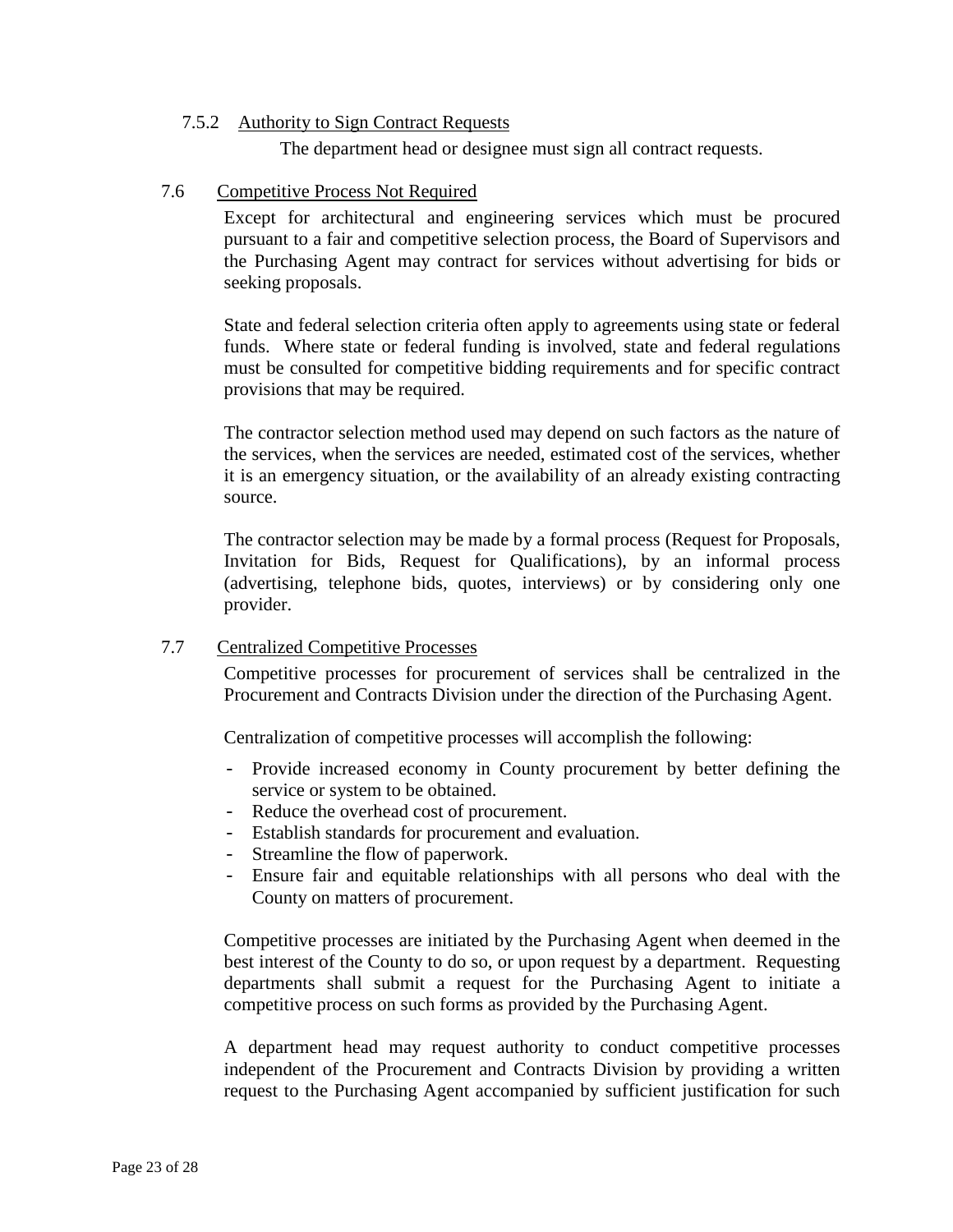authority. The Purchasing Agent may grant such authority with concurrence from the Chief Administrative Officer. All competitive processes conducted under delegated authority shall be in accordance with procedures approved by the Purchasing Agent.

### <span id="page-27-0"></span>7.8 Request for Bid

A request for bid may be used for the procurement of services when the service is clearly defined by technical specification, description, or mechanical skill such as janitorial services. The guideline is "Here is exactly what we want, how much will you charge us?" The process may be formal or informal and award is made to the lowest responsive responsible bidder.

The processes for calling for and opening formal and informal bids are defined and outlined under the "Procurement of Supplies, Materials and Goods" sections 5.5 and 5.6 above.

# <span id="page-27-1"></span>7.8.1 Evaluating Bids for Services

The Purchasing Agent shall review and evaluate the bids for the purpose of determining the lowest responsive responsible bidder. In determining the lowest responsive responsible bid, the Purchasing Agent shall consider the conformity of services offered to the specifications, discount terms, any conditions attached to the bid, and any other information considered pertinent to the decision-making process.

# <span id="page-27-2"></span>7.8.2 Awarding or Rejecting Bids for Services

After evaluating the bids the Purchasing Agent (for bids not exceeding \$50,000 or the amount allowed by Government Code 25502.3, whichever is greater), or the Board of Supervisors (for bids exceeding \$50,000 or the amount allowed by Government Code 25502.3) may:

- (a) Award the bid to the lowest responsive responsible bidder
- (b) Waive minor bid irregularities and accept any bid
- (c) Reject any bid in the event of omissions, irregularities, or errors
- (d) Reject all bids and determine whether to repeat the bid process until a lowest responsive responsible bidder can be determined

For formal bids, the Purchasing Agent shall notify the bidders of the bid results in the manner indicated on the bid solicitation and shall post the bid results for public viewing. The notice shall include the apparent low qualified bidder, a description of the services to be provided, other pertinent bid information, and the date on which the award will be made.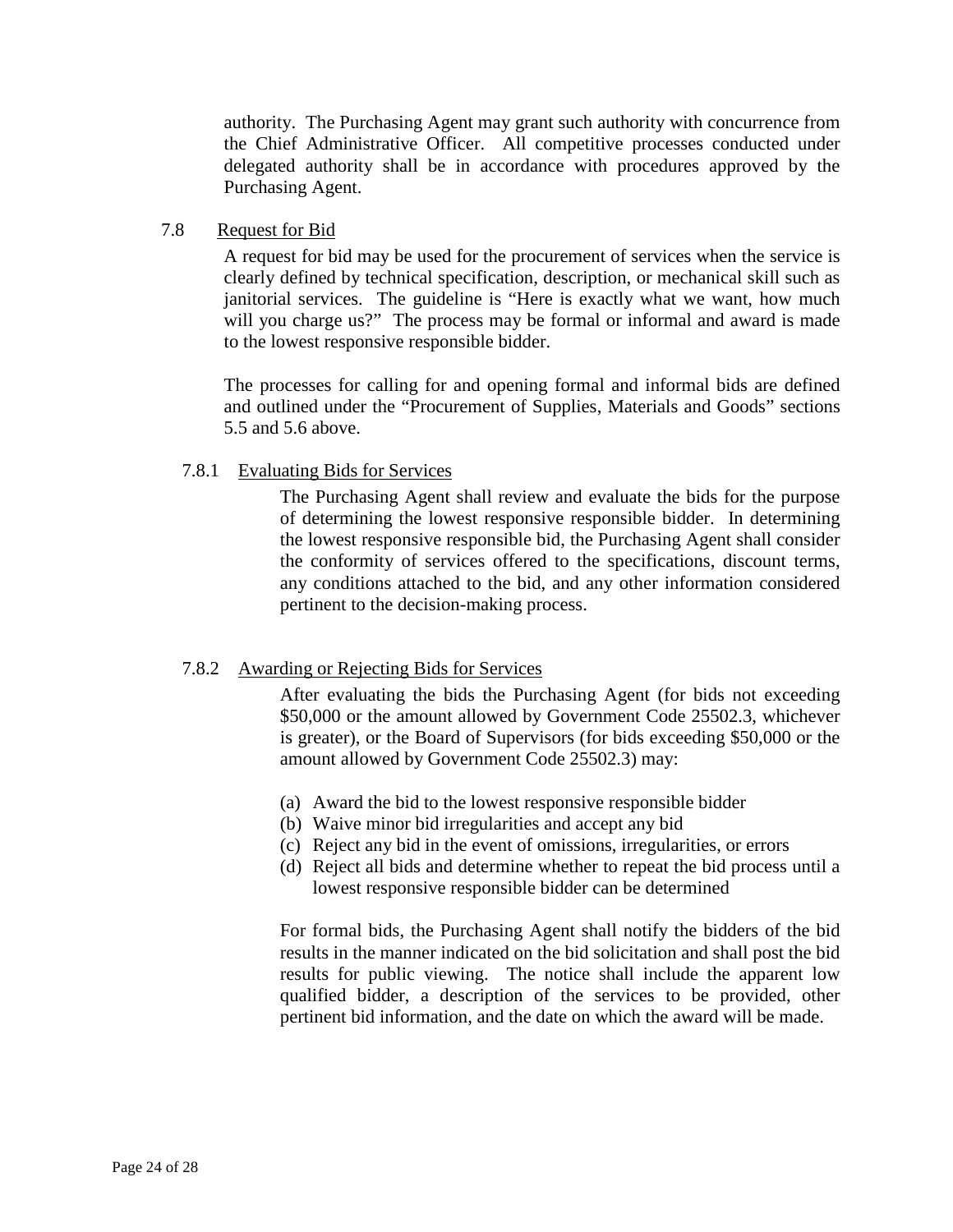# <span id="page-28-0"></span>7.8.3 Executing Contract

After awarding the bid, the Purchasing Agent may thereafter execute a contract with the successful bidder that meets all County contracting requirements.

# <span id="page-28-1"></span>7.9 Request for Proposal

Request for Proposal (RFP) may be used for the procurement of systems and professional services when award may be based upon criteria other than price alone.

#### <span id="page-28-2"></span>7.9.1 Initial Meeting

The Purchasing Agent shall conduct an initial planning session with the requesting departments to:

- − identify what the consultant is to accomplish
- − identify specific questions to be answered
- − designate a proposal evaluation team
- − develop evaluation criteria
- − develop a list of prospective consultants

#### <span id="page-28-3"></span>7.9.2 Draft RFP

The Procurement and Contracts Division will produce a draft RFP for the requesting department to review and approve.

#### <span id="page-28-4"></span>7.9.3 Release of RFP

The Purchasing Agent shall solicit sealed proposals from a list of prospective vendors identified in the planning process, and any other interested vendors, and cause a notice of request for proposals to be published in a newspaper of general circulation in the County. The notice shall include a general description of the project or services requested, shall state the deadline for receipt of proposals, and shall state the time and place for the opening of proposals.

#### <span id="page-28-5"></span>7.9.4 Evaluating Proposals

Proposals must be received by the advertised deadline. Late proposals will be returned unopened to the respondent.

Proposals received by the advertised deadline will be initially reviewed by Procurement and Contracts Division staff to make sure all of the minimum, mandatory and administrative requirements of the RFP are met. Those proposals not meeting the minimum, mandatory and administrative requirements are rejected by formal letter from the Procurement and Contracts Division and are not further reviewed in the evaluation process.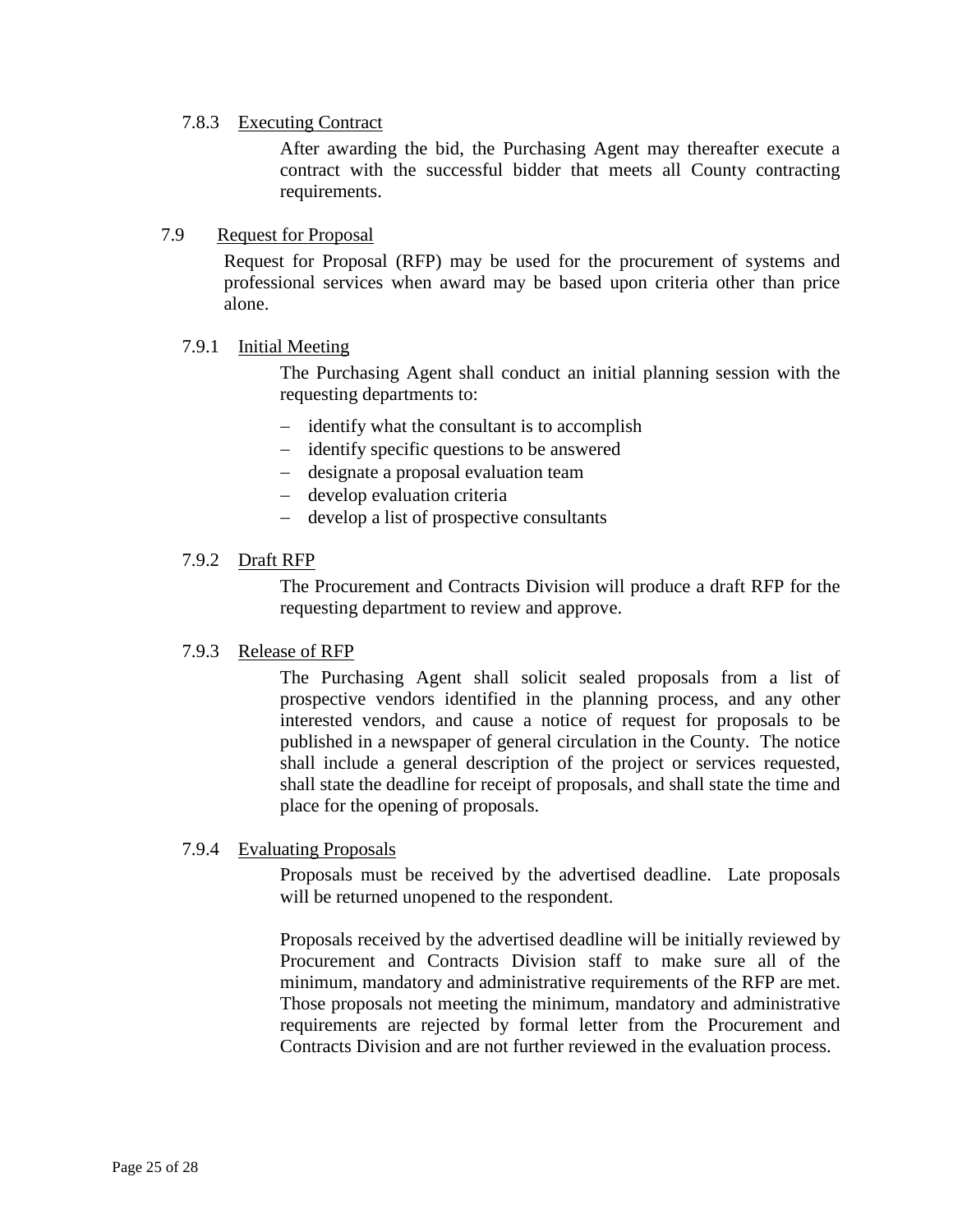Those proposals remaining after the initial review are then presented by the Purchasing Agent to a designated evaluation team for in-depth evaluation as set forth in the request for proposal.

### <span id="page-29-0"></span>7.9.5 Awarding Proposal

Upon completion of the evaluation of the proposals by the evaluation team, the Purchasing Agent shall notify the proposers of the evaluation results in the manner indicated on the request for proposal and post the results for public viewing. The notice shall include the date on which the award will be made by the Purchasing Agent or the Board of Supervisors, as appropriate

The awarding authority may:

- (a) Award the proposal in accordance with the evaluation team's recommendation
- (b) Waive minor proposal irregularities and accept any proposal
- (c) Reject all proposals and determine whether to repeat the process

#### <span id="page-29-1"></span>7.9.6 Executing Contract

After awarding the bid, the Purchasing Agent may thereafter execute a contract with the successful bidder that meets all County contracting requirements.

#### <span id="page-29-2"></span>7.10 Request for Qualifications

Request for Qualification (RFQ) may be used to identify potential contractors when a department requires services where the Request for Bid or Request for Proposal process is either not appropriate or not practical.

The Purchasing Agent shall conduct an initial planning session with the requesting department(s) to:

- − identify the nature of the services to be provided
- − identify the desired qualifications
- − designate an evaluation team
- − develop evaluation criteria
- − develop a list of prospective consultants

The Purchasing Agent shall then solicit written statements of qualifications from prospective vendors identified in the planning session or any other interested vendors, and cause a notice of request for statements of qualifications to be published in a newspaper of general circulation in the County. The notice shall include a general description of the desired qualifications and services requested, and shall state the deadline for receipt of the statements of qualifications.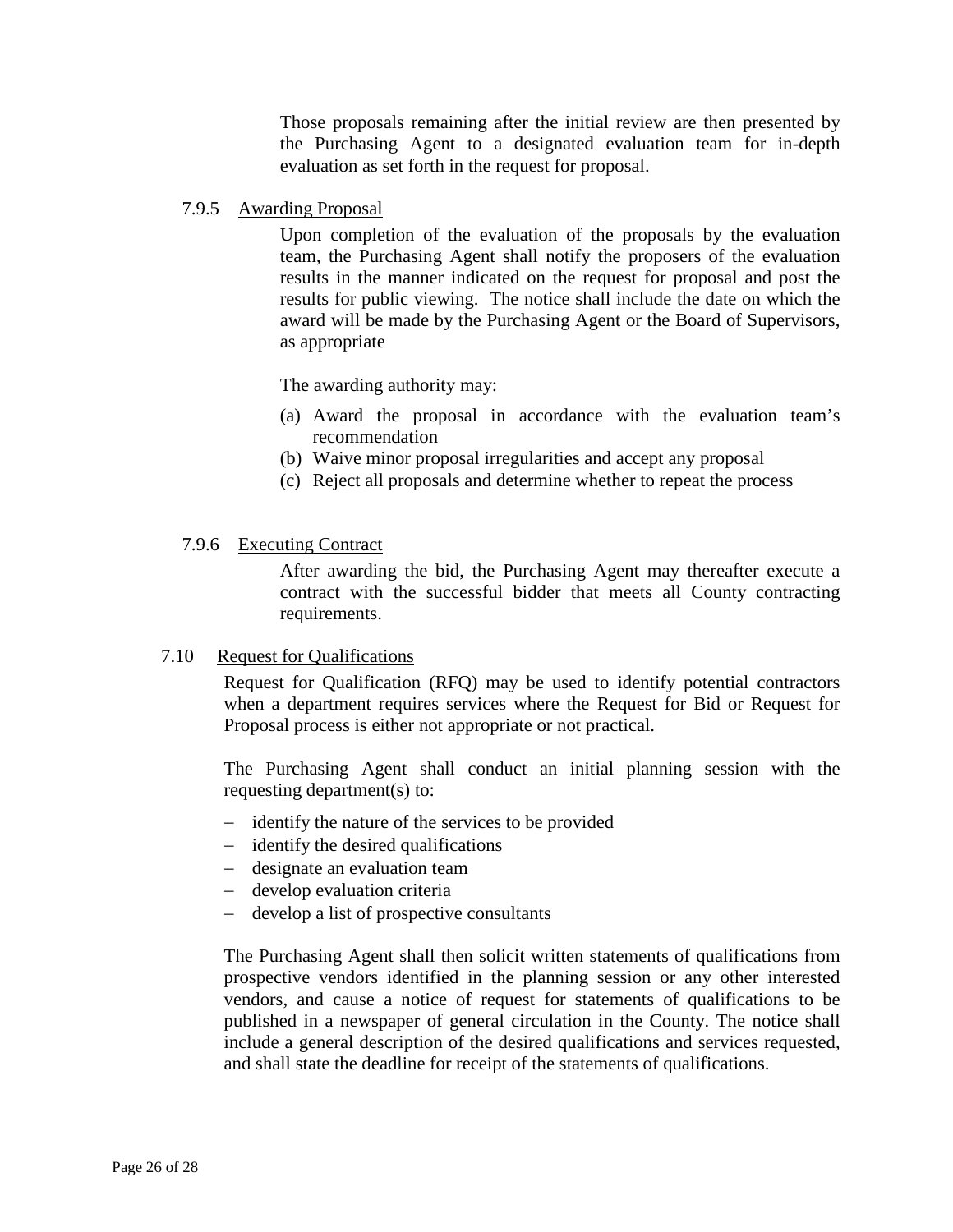The Purchasing Agent shall provide statements of qualifications received by the advertised deadline to a designated evaluation team for review. Any responses received after the deadline shall be returned unopened to the respondent with the notation that the response was not received by the stated deadline. Under no condition will late responses be accepted.

The evaluation team shall conduct a review of the statements of qualifications received. The evaluation team may interview the most qualified prospective vendors. Criteria such as relevant experience, qualifications of personnel assigned, and availability should be used to evaluate the statements of qualifications.

Upon completion of the evaluation of the statements of qualifications, the evaluation team may recommend one or more vendors to the requesting department(s). Requesting department(s) shall work with the Purchasing Agent to negotiate desired contract(s) with the most qualified vendor(s).

# <span id="page-30-0"></span>7.11 Contracts over \$100,000

For any contract over \$100,000, inclusive of amendments, the contractor selection process must include a review of the scope of services and the contractor's professional qualifications. This review shall be performed by a group of individuals qualified to judge the contractor's ability to perform the services. The group must include at least one representative from outside the department requesting the services. If services are requested by a division or department of an agency, the outside representative may be an employee of another department or division within that agency. Departments are responsible for documenting compliance with this section.

Any process used for the selection of a contractor for a contract in excess of \$100,000 must have occurred within three years of the date of the proposed contract or contract amendment.

When appropriate, and with concurrence from the Chief Administrative Officer, the Purchasing Agent may waive the requirements set forth in this section.

This section is not applicable to contracts for legal services.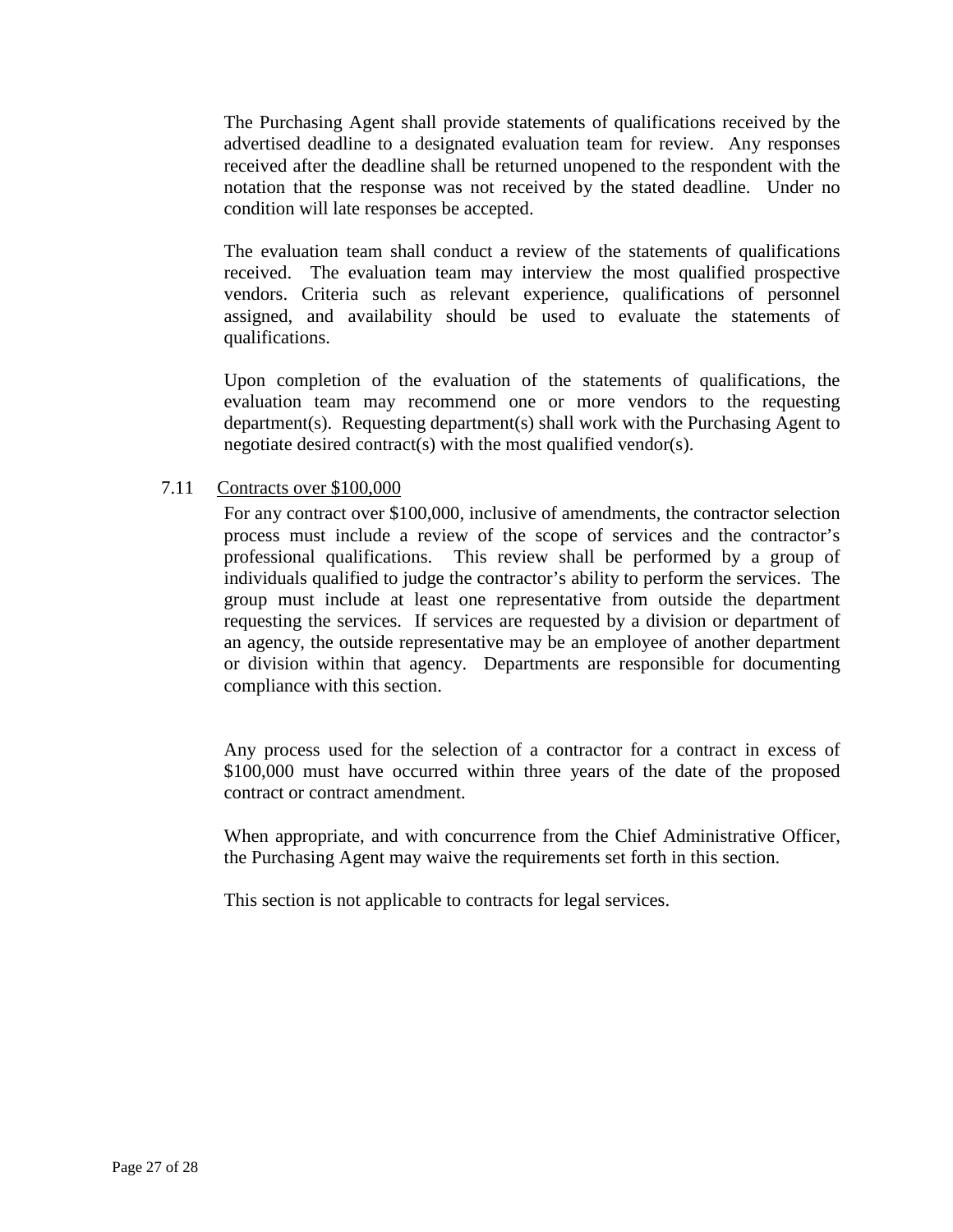# <span id="page-31-1"></span><span id="page-31-0"></span>**8.0 BIDDERS LIST**

### 8.1 Bidders List

The Purchasing Agent shall maintain a list of vendors by commodity and service category. This list shall be updated on an on-going basis and utilized to notify vendors of invitations for bids and requests for proposals on various goods and services.

All vendors desiring to provide goods or services to the County shall complete and submit a bidders list application as provided by the Purchasing Agent.

In those categories in which there are no vendors on the bid list or a very limited number, the Purchasing Agent shall be responsible for researching and creating a list of potential sources.

### <span id="page-31-2"></span>8.2 Removal from Bidders List

Removal of a vendor from the bidders list may be for:

- (a) failure to respond to more than three (3) consecutive formal invitations to bid; or
- (b) failure to respond responsibly to more than three (3) notices to bid; or
- (c) failure to perform after an award of a bid; or
- (d) other reasons that show the bidder to be a non-responsive or nonresponsible bidder.

The Purchasing Agent must review and approve the removal of a vendor from the bidders list. The Purchasing Agent shall notify the vendor in writing that said vendor has been removed from the bidders list.

Vendors removed from the bidders list shall have an opportunity to request reinstatement at any time, and may submit a bid notwithstanding if they have been removed from the list. The request for reinstatement must be submitted to the Purchasing Agent on such forms as provided by the Purchasing Agent